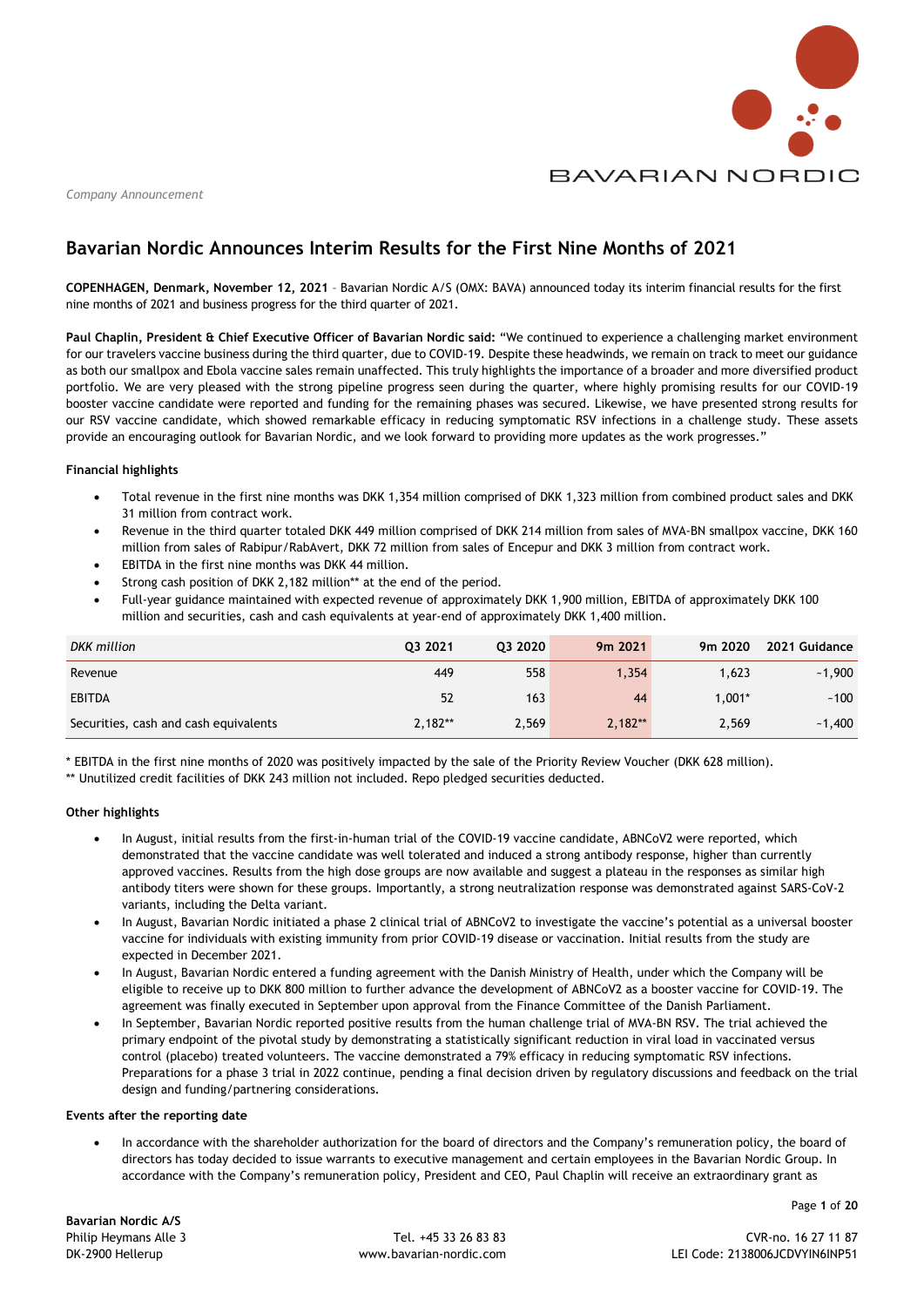further explained on page 6 in the interim report. A total of 716,256 warrants have been issued, which entitle the warrant holders to subscribe for up to 716,256 shares in total, with a nominal value of DKK 10 each at an exercise price of DKK 353.06 per share.

#### **Conference call and webcast**

The management of Bavarian Nordic will host a conference call today at 2 pm CET (8 am EST) to present the interim results followed by a Q&A session. A listen-only version of the call can be accessed via [https://www.bavarian-nordic.com/investor/events.aspx?event=6097.](https://www.bavarian-nordic.com/investor/events.aspx?event=6097) To join the Q&A session, use one of the following dial-in numbers: [Denmark:](pp://General%20Data/Country%20of%20incorporation?taxonomy=ESEF&labellanguage=en&period=1&allowhtml=false&allowunicode=false&merge=true) +45 32 72 80 42, UK: +44 (0) 844 571 8892, USA: +1 631-510-7495. Participant code is 2839609.

#### **Contacts**

Europe: Rolf Sass Sørensen, Vice President Investor Relations, Tel: +45 61 77 47 43 US: Graham Morrell, Paddock Circle Advisors, [graham@paddockcircle.com,](mailto:graham@paddockcircle.com) Tel: +1 781 686 9600

Company Announcement no. 35 / 2021

#### **About Bavarian Nordic**

Bavarian Nordic is a fully integrated vaccines company focused on the development, manufacturing and commercialization of life-saving vaccines. We are a global leader in smallpox vaccines and have been a long-term supplier to the U.S. Government of a non-replicating smallpox vaccine, which has been approved by the FDA, also for the protection against monkeypox. The vaccine is approved as a smallpox vaccine in Europe and Canada. Our commercial product portfolio furthermore contains market-leading vaccines against rabies and tick-borne encephalitis. Using our live virus vaccine platform technology, MVA-BN®, we have created a diverse portfolio of proprietary and partnered product candidates designed to save and improve lives by unlocking the power of the immune system, including an Ebola vaccine, which is licensed to the Janssen Pharmaceutical Companies of Johnson & Johnson. We are also committed to the development of a next generation COVID-19 vaccine. For more information visit [www.bavarian-nordic.com.](http://www.bavarian-nordic.com/)

#### **Forward-looking statements**

This announcement includes forward-looking statements that involve risks, uncertainties and other factors, many of which are outside of our control, that could cause actual results to differ materially from the results discussed in the forward-looking statements. Forward-looking statements include statements concerning our plans, objectives, goals, future events, performance and/or other information that is not historical information. All such forward-looking statements are expressly qualified by these cautionary statements and any other cautionary statements which may accompany the forward-looking statements. We undertake no obligation to publicly update or revise forward-looking statements to reflect subsequent events or circumstances after the date made, except as required by law.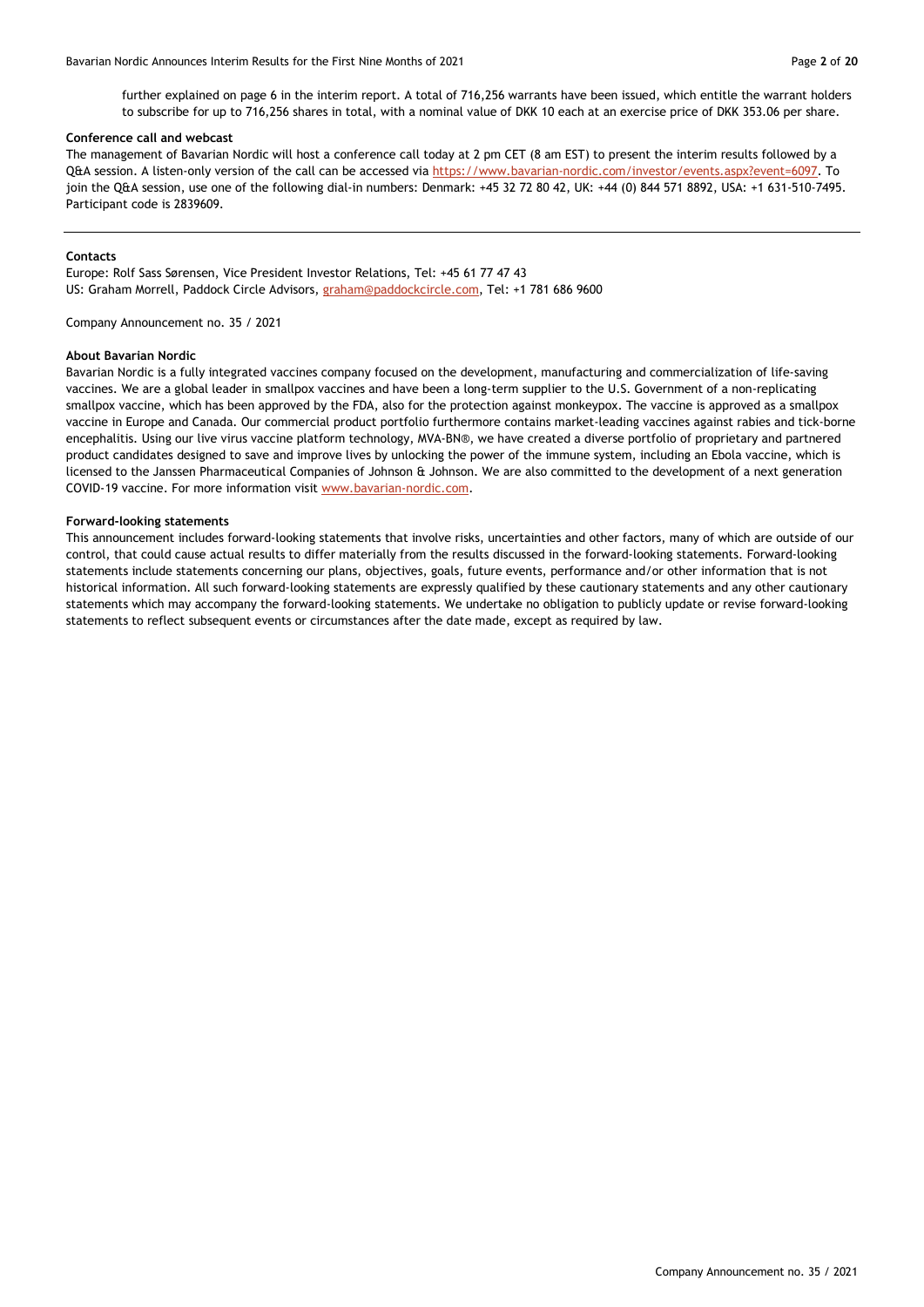# **Consolidated Key Figures (unaudited)**

| <b>DKK thousand</b>                                                                                            | 1/7 - 30/9 2021 | 1/7 - 30/9 2020 | 1/1 - 30/9 2021 | 1/1 - 30/9 2020 | 1/1-31/12 2020 |
|----------------------------------------------------------------------------------------------------------------|-----------------|-----------------|-----------------|-----------------|----------------|
| Income statements                                                                                              |                 |                 |                 |                 |                |
| Revenue                                                                                                        | 448,656         | 558,488         | 1,353,908       | 1,623,468       | 1,852,383      |
| <b>Production costs</b>                                                                                        | 313,913         | 245,597         | 940,555         | 868,167         | 1,195,094      |
| Sales and distribution costs                                                                                   | 37,575          | 72,575          | 135,671         | 222,439         | 285,783        |
| Research and development costs                                                                                 | 74,511          | 102,300         | 293,728         | 226,359         | 341,420        |
| Administrative costs                                                                                           | 69,641          | 74,075          | 225,571         | 200,408         | 278,145        |
| Other operating income                                                                                         |                 |                 |                 | 627,647         | 627,647        |
| Income before interest and taxes (EBIT)                                                                        | (46, 984)       | 63,941          | (241, 617)      | 733,742         | 379,588        |
| Financial items, net                                                                                           | (31, 834)       | (37,060)        | (115,065)       | (79, 284)       | (97, 612)      |
| Income before company tax                                                                                      | (78, 818)       | 26,881          | (356, 682)      | 654,458         | 281,976        |
| Net profit for the period                                                                                      | (81, 440)       | 26,349          | (362, 543)      | 652,202         | 277,521        |
| <b>Balance sheet</b>                                                                                           |                 |                 |                 |                 |                |
| Total non-current assets                                                                                       |                 |                 | 6,523,564       | 6,359,911       | 6,378,017      |
| Securities, cash and cash equivalents                                                                          |                 |                 | 2,638,064       | 2,569,107       | 1,669,607      |
| Other current assets                                                                                           |                 |                 | 955,896         | 522,117         | 711,440        |
| <b>Total assets</b>                                                                                            |                 |                 | 10,117,524      | 9,451,135       | 8,759,064      |
| Equity                                                                                                         |                 |                 | 5,770,699       | 5,264,117       | 4,894,353      |
| Non-current liabilities                                                                                        |                 |                 | 2,034,090       | 2,408,367       | 2,912,401      |
| <b>Current liabilities</b>                                                                                     |                 |                 | 2,312,735       | 1,778,651       | 952,310        |
| <b>Cash flow statements</b>                                                                                    |                 |                 |                 |                 |                |
| Cash flow from operating activities                                                                            |                 |                 | (247, 117)      | 987,639         | 571,911        |
| Cash flow from investment activities                                                                           |                 |                 | (1,355,880)     | (2,051,270)     | (1, 911, 532)  |
| - Investment in intangible assets                                                                              |                 |                 | (86,010)        | (113, 408)      | (501, 877)     |
| - Investment in property, plant and equipment                                                                  |                 |                 | (307, 166)      | (108, 359)      | (204, 833)     |
| - Net investment in securities                                                                                 |                 |                 | (947, 362)      | (1,826,820)     | (1, 202, 145)  |
| Cash flow from financing activities                                                                            |                 |                 | 1,655,265       | 1,331,154       | 1,334,874      |
| Financial Ratios <sup>1)</sup>                                                                                 |                 |                 |                 |                 |                |
| EBITDA after Other operating income                                                                            | 51,581          | 162,658         | 43,596          | 1,001,276       | 739,736        |
| EBITDA before Other operating income                                                                           | 51,581          | 162,658         | 43,596          | 373,629         | 112,089        |
| Earnings (basic) per share of DKK 10                                                                           |                 |                 | (5.8)           | 12.4            | 5.1            |
| Net asset value per share                                                                                      |                 |                 | 90.1            | 90.1            | 83.7           |
| Share price at period-end                                                                                      |                 |                 | 326             | 198             | 187            |
| Share price/Net asset value per share<br>Number of outstanding shares at period-end<br>(thousand) <sup>2</sup> |                 |                 | 3.6<br>64,065   | 2.2<br>58,450   | 2.2<br>58,450  |
| Equity share                                                                                                   |                 |                 | 57%             | 56%             | 56%            |
| Number of employees, converted to full-time, at<br>period-end                                                  |                 |                 | 750             | 649             | 690            |

 $1$ ) Earnings per share (EPS) is calculated in accordance with IAS 33 "Earning per share". Other financial ratios have been calculated in accordance with the guidelines from the Danish Society of Financial Analysts.

<sup>2)</sup> Number of shares increased by 5,150,000 at completion of private placement March 2021.

| <b>Reconciliation of EBITDA</b>            |           |         |           |           |         |  |  |
|--------------------------------------------|-----------|---------|-----------|-----------|---------|--|--|
| Income before interest and tax (EBIT)      | (46, 984) | 63.941  | (241.617) | 733.742   | 379,588 |  |  |
| Depreciation and amortization              | 98.565    | 98.717  | 285,213   | 267.534   | 360,148 |  |  |
| <b>EBITDA after Other operating income</b> | 51.581    | 162.658 | 43.596    | 1.001.276 | 739.736 |  |  |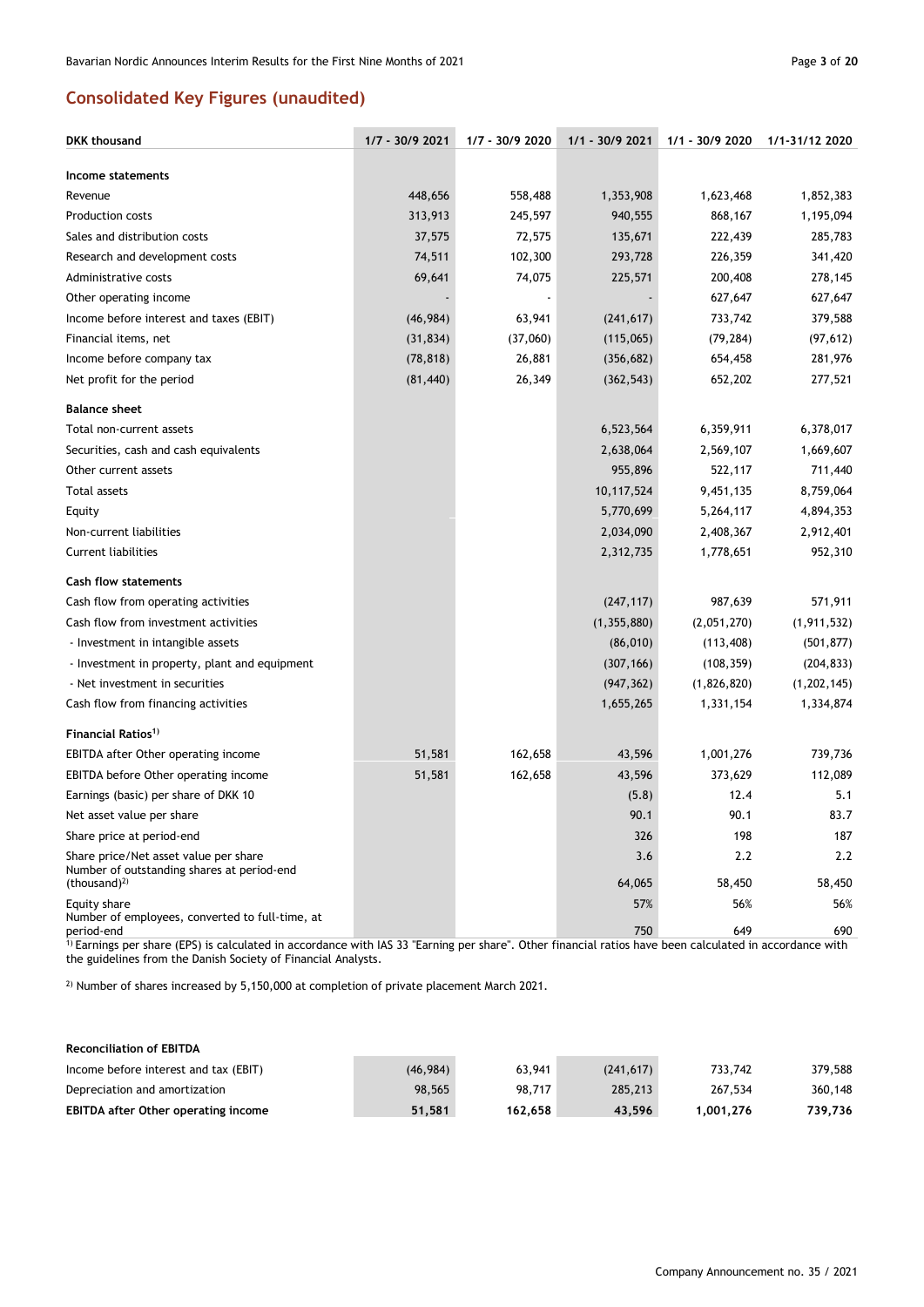# **Management's Review**

# **Sales and other income**

Comparative figures for 2020 are shown in brackets. Where market shares are mentioned, these are measured by value.

| <b>mDKK</b>        | Q3 2021 | Q3 2020 | Growth |
|--------------------|---------|---------|--------|
| Rabipur/RabAvert   | 160     | 188     | $-15%$ |
| Encepur            | 72      | 110     | $-35%$ |
| <b>JYNNEOS</b>     | 214     | 160     | $+33%$ |
| Mvabea (Ebola)     | -       |         |        |
| Milestone payments |         | 67      |        |
| Contract work      | 3       | 33      | $-90%$ |
| <b>Total</b>       | 449     | 558     |        |

#### **Rabipur/RabAvert**

Rabipur/RabAvert revenue amounted to DKK 160 million (DKK 188 million) for the third quarter. The 15% decrease versus the prior year was primarily caused by an expected market share loss as the competitor returned into the market from a stock out situation last year.

The Q3 US market grew by approximately 4% compared with last year, but the market is still significantly below the pre-COVID-19 level. The US market share end of September was approximately 69%, 5 percentage point below same period prior year, but still approximately 7-8 percentage points higher than the level prior to the competitor out-of-stock situation.

European revenue remains very low due to COVID-19 and the impact on travelling to endemic rabies countries. However, the German market did show 71% growth versus prior year but coming from a very low base. Rabipur market share ended at approximately 95% in Germany, 4 percentage points down compared with prior year.

For the first nine months, Rabipur/RabAvert revenue amounted to DKK 368 million (DKK 548 million), i.e. a decrease of 33%.

#### **Encepur**

Encepur revenue amounted to DKK 72 million (DKK 110 million) for the third quarter, i.e. a decrease of 35% versus prior year primarily caused by continued negative market development in Germany and inventory movements at wholesaler and partner level.

| Q3 sales           |                |                |                | 9M sales           |                     |                |        |
|--------------------|----------------|----------------|----------------|--------------------|---------------------|----------------|--------|
| mDKK               | 03 2021        | Q3 2020        | Growth         | <b>mDKK</b>        | 9 <sub>m</sub> 2021 | 9m 2020        | Growth |
| Rabipur/RabAvert   | 160            | 188            | $-15%$         | Rabipur/RabAvert   | 368                 | 547            | $-33%$ |
| Encepur            | 72             | 110            | $-35%$         | Encepur            | 316                 | 406            | $-22%$ |
| <b>JYNNEOS</b>     | 214            | 160            | $+33%$         | <b>JYNNEOS</b>     | 550                 | 480            | 14%    |
| Mvabea (Ebola)     |                | $\blacksquare$ |                | Mvabea (Ebola)     | 89                  | $\blacksquare$ |        |
| Milestone payments |                | 67             | $\blacksquare$ | Milestone payments |                     | 67             |        |
| Contract work      | $\overline{3}$ | 33             | $-90%$         | Contract work      | 31                  | 123            | $-84%$ |
| Total              | 449            | 558            |                | <b>Total</b>       | 1,354               | 1,623          |        |
|                    |                |                |                |                    |                     |                |        |

The Q3 2021 German market declined by 13%, continuing the negative trend started in Q2 and caused by lack of resources for TBE vaccinations as general practitioners were focused on COVID-19 vaccinations. This decline followed a promising first quarter with an 8% market growth. The German market share was 31% by end of September, which is in line with prior year.

For the first nine months, Encepur revenue amounted to DKK 316 million (DKK 406 million), i.e. a decrease of 22%.

#### **JYNNEOS**

Revenue from the sale of JYNNEOS/IMVANEX/IMVAMUNE in the third quarter was DKK 214 million (DKK 160 million) comprising of both bulk batches and liquid frozen finished products to BARDA. For the first nine months, JYNNEOS/IMVANEX/IMVAMUNE revenue was DKK 550 million (DKK 480 million), of which DKK 460 million was related to orders from the US government and DKK 90 million was related to rest of World orders.

#### **Mvabea (Ebola)**

For the first nine months, revenue from Mvabea was DKK 89 million (DKK 0 million), which is related to the order announced in June 2020.

#### **Contract work**

Revenue from contract work in the third quarter was DKK 3 million (DKK 33 million). For the first nine months, revenue from contract work amounted to DKK 31 million (DKK 123 million), mainly stemming from qualification and validation activities relating to the fill-and-finish plant and the phase 3 trial of the freeze-dried version of the smallpox vaccine, both under contracts with the US government.

# **Our marketed products**

| <b>PRODUCT</b>                              | <b>INDICATION</b>                  |
|---------------------------------------------|------------------------------------|
| Rabipur <sup>®</sup> /RabAvert <sup>®</sup> | Rabies                             |
| Encepur <sup>®</sup>                        | Tick-borne encephalitis (TBE)      |
| JYNNEOS®/IMVAMUNE®/IMVANEX® (liquid-frozen) | Smallpox (and Monkeypox in the US) |
| Mvabea <sup>®</sup> (licensed to Janssen)   | Ebola                              |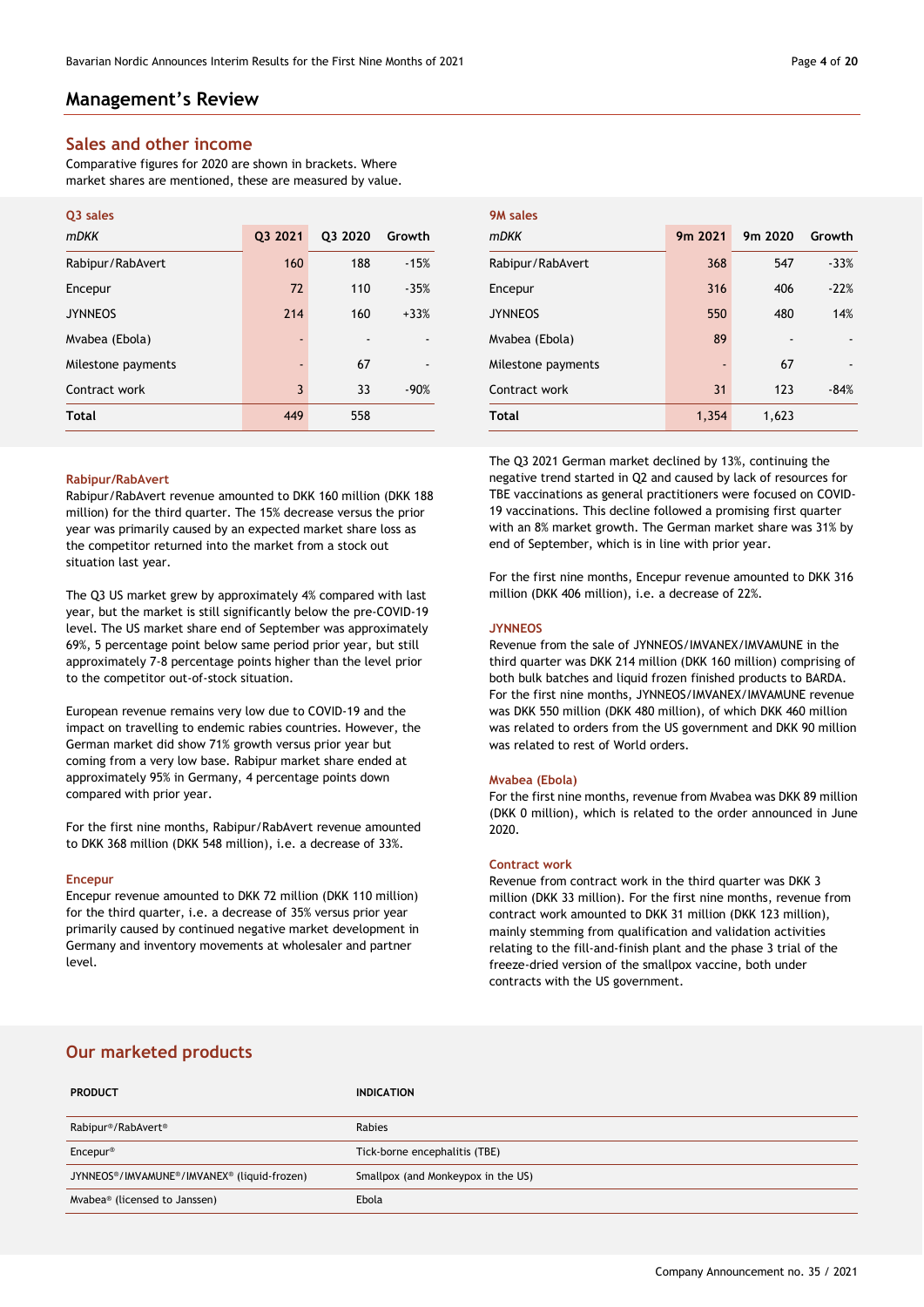# **Update on strategic priorities**

Bavarian Nordic's mission is to save and improve lives by unlocking the power of the immune system and in the medium term, we have established a bold vision and aspiration to become one of the largest pure play vaccine companies by developing **innovative life-saving vaccines**, excelling in **commercialization** and being a **best-in-class vaccine manufacturer**.

#### **Commercial**

The establishment of the commercial infrastructure and transfer of marketing and distribution for Rabipur/RabAvert and Encepur from GSK has been completed for all markets, except Japan, in accordance with plans and in record time. In addition, market shares have either been maintained or increased during the transition and the awareness of Bavarian Nordic among health care practitioners has increased in key markets.

Preparations are ongoing to expand the commercial portfolio in 2022 with the addition of HEPLISAV-B® hepatitis B vaccine from Dynavax, which Bavarian Nordic will market and distribute in Germany, as well as the DUKORAL® cholera vaccine and IXIARO® Japanese encephalitis vaccine from Valneva which Bavarian Nordic will market and distribute in Germany and Switzerland according to the agreements entered with both companies during 2020 and 2021.

#### **R&D innovation**

Several key pipeline projects have advanced during 2021, supporting the Company's strategy to develop innovative lifesaving vaccines.

### *COVID-19 vaccine*

Initial data from the first-in-human study of ABNCoV2, the capsid virus like particle (cVLP) COVID-19 vaccine candidate licensed from AdaptVac, were reported in August, and the remaining data for the high dose groups have now become available. The phase 1/2 dose-escalation trial enrolled 45 healthy SARS-CoV-2-naïve adult volunteers, who received two doses (dose ranges from 6-70 μg) of ABNCoV2, formulated with and without adjuvant. The high doses (50 μg and 70 μg) were however all administered without adjuvant. The results demonstrate that the vaccine was well tolerated across all dose groups with no observed difference in the adverse event profile following the first and second vaccinations. No serious adverse events were reported, and the safety profile was comparable to other vaccines based on recombinant protein-technology.

In all dose groups, antibody titers were boosted after the second vaccination to levels significantly higher than those reported for current approved COVID-19 vaccines. Titers were up to 12-fold higher than those measured in convalescent human samples with similar strong responses seen across the groups receiving 25, 50 and 70 μg, indicating a plateau within this range. This could potentially provide rationale for reducing the dose of the vaccine, while maintaining optimal effect, and thus could lead to an optimization of manufacturing costs, however more data is needed to facilitate a meaningful conclusion.

Importantly, ABNCoV2 demonstrated high neutralization titers against all SARS-CoV-2 variants of concern, including the dominant Delta variant.

A phase 2 clinical trial was initiated in August to investigate the potential of ABNCoV2 as a booster vaccine for individuals with previous COVID-19 disease or vaccination. Upon assessment of the phase 1 results, the phase 2 trial has been amended and will expand the group of healthy volunteers with existing immunity to a total of 180 (previously 150 subjects), of which 90 subjects will receive a single dose of 100 μg ABNCoV2 and 90 subjects will

receive 50 μg of ABNCoV2, thus seeking to confirm the optimal dose for boosting the existing levels of SARS-CoV-2 neutralizing antibodies. Enrollment has been completed in the first group with initial results expected in December 2021 according to plan. The second group is expected to initiate enrollment later in November.

In August a funding agreement, valued at up to DKK 800 million, was entered with the Danish Ministry of Health to support the completion of the development of ABNCoV2 towards licensure. The agreement includes an upfront payment of DKK 80 million, in addition to payments of up to DKK 720 million, which are contingent upon reaching a number of predefined milestones including among others completion of the ongoing phase 2 trial, phase 3 development milestones and milestones related to upscaling of manufacturing for clinical and commercial production of the vaccine.

All payments are potentially subject to repayment, however only upon successful marketing authorization of the vaccine by the European Commission. Repayment may occur via supply of vaccines and royalty payments from the sale of the vaccine to other customers. Royalty payments are only triggered upon reaching a certain volume in sales. The Danish Ministry of Health could be entitled to an additional, capped royalty payment if the sales reach a certain threshold.

The phase 3 trial of ABNCoV2 is anticipated in 2022, pending results from the ongoing phase 2 trial and further discussions and feedback from the regulatory authorities.

The manufacturing of vaccines for the phase 3 trial has been agreed with a contract manufacturer and is planned for December 2021, with filling at Bavarian Nordic's own facility anticipated during first quarter of 2022.

#### *RSV*

In September, positive results from the human challenge trial of MVA-BN® RSV were reported. The phase 2 double-blinded, placebo-controlled trial enrolled healthy adult volunteers, between 18-50 years of age who were randomized to receive either a single vaccination of MVA-BN RSV or placebo. Volunteers were challenged intranasally with an RSV type A strain 28 days after vaccination. A total of 61 subjects were evaluable.

The study demonstrated a significant reduction in viral load in vaccinated subjects (n=30) versus placebo (n=31), thus meeting the primary endpoint of this critical study. At the same time, the vaccinated subjects showed a significant reduction in clinical symptoms typically associated with RSV infections. The MVA-BN RSV vaccine demonstrated a vaccine efficacy of up to 79% in preventing symptomatic RSV infections.

No vaccine-related serious adverse events were observed, and the vaccine was well tolerated, consistent with the safety profile previously reported in phase 1 and phase 2 clinical studies.

Pending further analysis of the current RSV infection rates, discussions with regulatory authorities about the phase 3 design, and funding/partnering considerations, the Company will determine the immediate next steps and expects to communicate these during fourth quarter of 2021. In the meantime, preparations are ongoing to enable a trial start in 2022 should this be decided upon.

#### *MVA-BN smallpox, freeze-dried*

The tech transfer of the freeze-dried version of the MVA-BN smallpox vaccine to Bavarian Nordic's fill and finish line has been initiated, which, together with the completed phase 3 trial (lot consistency trial) will form basis for submission of a supplement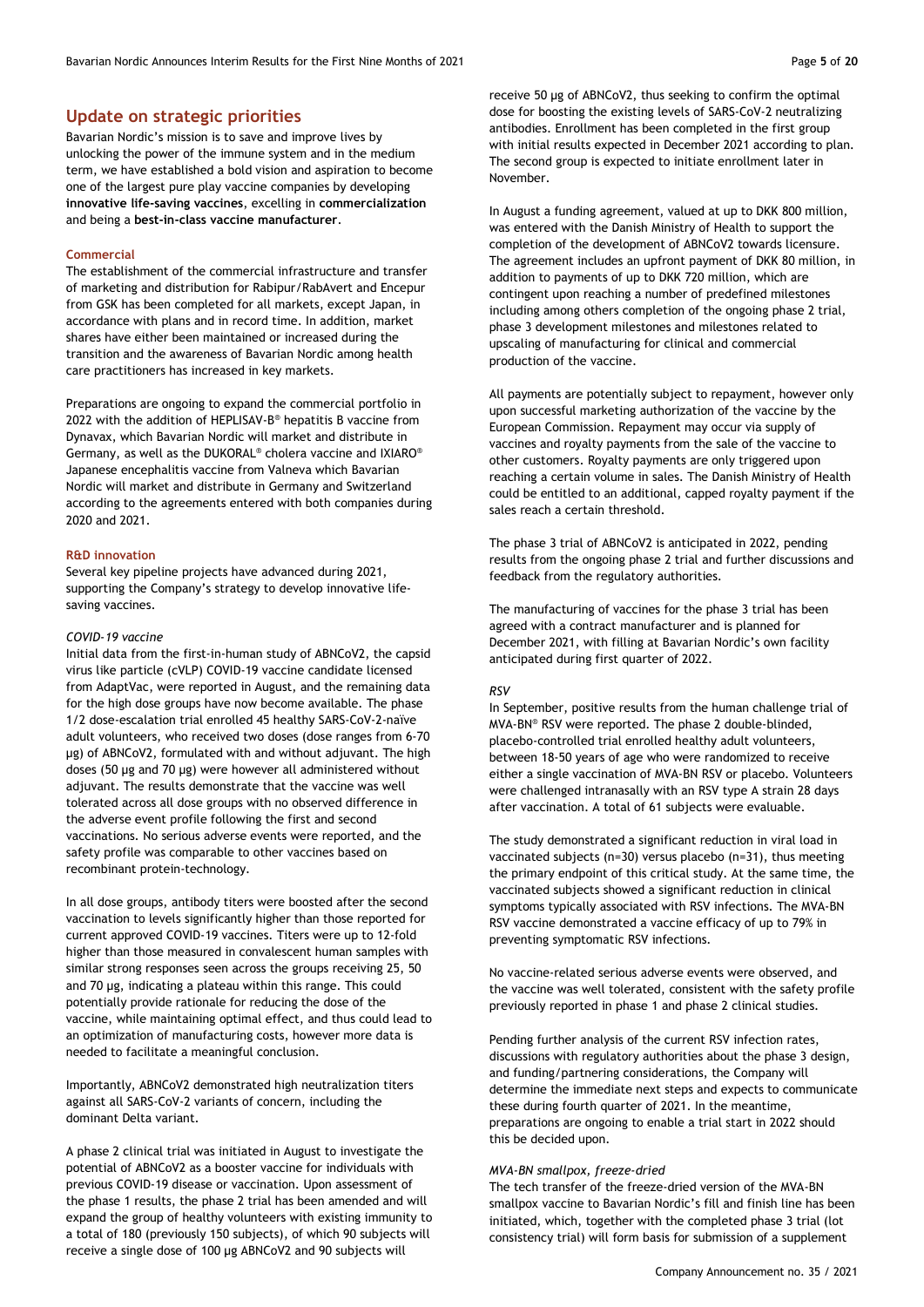to the Biologics License Application (BLA) to extend the approval for both formulations of MVA-BN, anticipated in 2022.

#### *Immuno-oncology*

A phase 1/2 open label trial of intravenous administration of TAEK-VAC, a tumor antibody enhanced therapeutic vaccine targeting HER2 and brachyury, which has been generated from the MVA-BN platform, was initiated earlier in 2021. The first stage of the trial is investigating the safety and tolerability of escalating doses of the vaccine before advancing into stage 2, expected in 2022.

### **Manufacturing**

The ongoing activities to expand Bavarian Nordic's manufacturing footprint are progressing as planned, while also running the planned production in parallel, including among others production of bulk vaccine for the US government, as well as production of Mvabea (Ebola) bulk vaccine for Janssen.

In June, the Kvistgaard manufacturing facility was inspected by the Danish Medicines Agency (DMA). In addition to the primary inspection of the new fill and finish facility, the existing bulk manufacturing facility was reinspected in accordance with the GMP requirements. Both inspections were successful and Bavarian Nordic received the formal approval of the entire facility from the DMA during the third quarter of 2021.

The transfer and validation of the final drug production of the liquid-frozen JYNNEOS smallpox vaccine has been completed and commercial production of the vaccine has been initiated at the new fill and finish facility.

Additionally, the expansion of the bulk facility to support technology transfer of Rabipur/RabAvert and Encepur have progressed timely. In accordance with the expansion plans the bulk facility is now shut down and will not reopen until third quarter of 2022 which means there will be a significant reduction of the bulk manufacturing capacity in 2022.

# **Other matters**

*Incentive programs for employees and executive management in Bavarian Nordic* 

The board of directors has today decided to issue warrants to executive management and certain employees in the Bavarian Nordic Group. The decision is made in accordance with the shareholder authorization for the board of directors adopted as Article 5b of the Articles of Association and the Company's remuneration policy.

The warrant program entails the issuance of 716,256 warrants in total which entitle the warrant holders to subscribe for up to 716,256 shares in total with a nominal value of DKK 10 each at an exercise price of DKK 353.06 per share. The warrants may be exercised wholly or partly during eight fixed subscription periods during 2025 and 2026.

The value of each warrant equals DKK 76.05 and is calculated on the Black-Scholes model with a risk-free interest rate of -0.53% per cent and on the historical volatility of the shares in relevant peers. The calculation is based on a share price of DKK 307.20.

# *Retention scheme introduced for CEO Paul Chaplin*

In order to secure Paul Chaplin's continued service as CEO for Bavarian Nordic A/S in the light of increasing demand driven by the COVID-19 pandemic for leaders with strong vaccine experience, the board of directors has today decided, in accordance with the remuneration policy, to grant Mr. Chaplin an extraordinary retention cash bonus in 2024 equivalent to one year's base wage (2021 level) as well as an extraordinary Long Term Incentive (LTI) grant equal to one year's base wage (2021 level) out of which 50% will be granted as warrants in 2021 and the remaining 50% will in Q2 2022 be granted either as warrants or RSUs (the latter would be subject to approval at the annual general meeting in 2022).

# **Our clinical pipeline**

| <b>VACCINE</b>      | <b>INDICATION</b>   | <b>PHASE 1</b> | PHASE 2 | <b>PHASE 3</b> | <b>STATUS / MILESTONE</b>                                                                 |
|---------------------|---------------------|----------------|---------|----------------|-------------------------------------------------------------------------------------------|
| MVA-BN freeze-dried | Smallpox            |                |         |                | Phase 3 completed. Submission of BLA supplement anticipated in 2022                       |
| <b>MVA-BN RSV</b>   | <b>RSV</b>          |                |         |                | Phase 2 completed. Decision on phase 3 pending.                                           |
| ABNCoV <sub>2</sub> | $COVID-19$          |                |         |                | Phase 2 ongoing with expected data read-out in Q4 2021.                                   |
| TAEK-VAC            | Cancer              |                |         |                | Phase 1/2 study ongoing.                                                                  |
| <b>MVA-BN WFV</b>   | Equine encephalitis |                |         |                | Phase 1 dose finding study completed. Further development is pending<br>external funding. |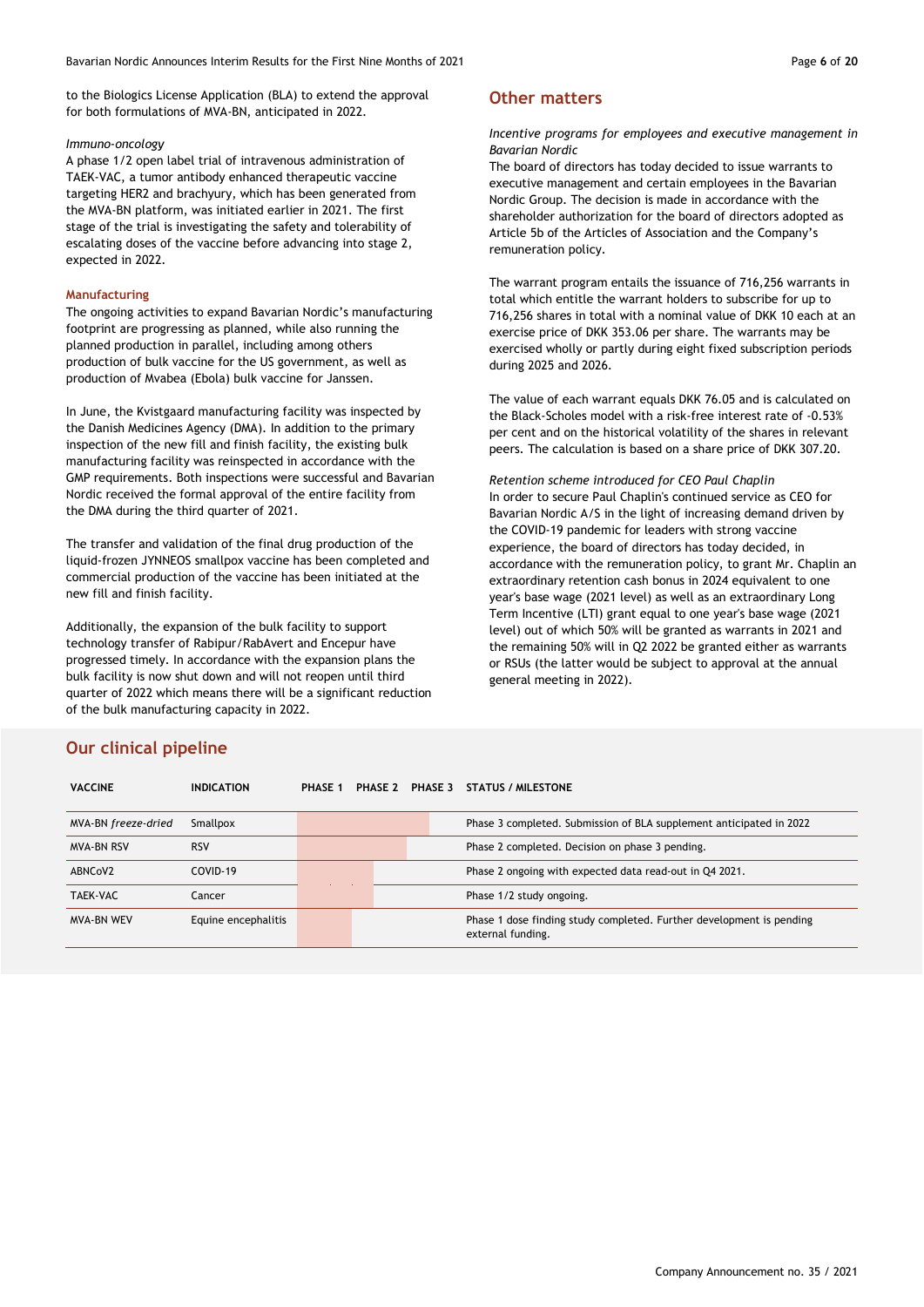# **Financial review**

*Financial statements for the period January 1 – September 30, 2021 are un-audited. Comparison figures for the same period 2020 are stated in brackets.*

#### **Revenue**

Revenue for the period was DKK 1,354 million (DKK 1,623 million). Revenue was composed of DKK 684 million (DKK 954 million) from sales of the two new products Rabipur/RabAvert and Encepur, DKK 460 million (DKK 480 million) from sales of MVA-BN smallpox vaccine to US government, DKK 90 million (DKK 0 million) from sales of smallpox vaccines to three European countries, DKK 89 million (DKK 0 million) sales of Mvabea to Janssen, DKK 0 million milestone payments (DKK 67 million) and DKK 31 million (DKK 123 million) from contract work. Revenue reported for the three months ended September 30, 2021 was DKK 449 million (DKK 558 million).

#### **Production costs**

Production costs totaled DKK 941 million (DKK 868 million). Costs related directly to revenue amounted to DKK 453 million (DKK 606 million), of which cost of goods sold totaled DKK 432 million (DKK 523 million). Contract costs totaled DKK 20 million (DKK 83 million). Amortization of product rights related to Rabipur/RabAvert and Encepur has also been recognized as part of the production costs with a total of DKK 205 million (DKK 205 million). Other production costs totaled DKK 283 million (DKK 57 million) and included write-down of inventories by DKK 77 million to cover likely expiry of products following the lower sale, offset by partial reversal of accrual made year-end 2020 to capture obsolete products related to distribution switch from GSK (DKK 34 million). In Q1 the production plant was utilized for production of RSV Phase 3 clinical trial material, which gave a much lower utilization of the commercial manufacturing capacity leading to low absorption of indirect production costs causing higher other production costs. Since August 2021, the current bulk manufacturing facility has been shut down due to the ongoing expansion of the drug substance facility for future production of Rabipur/RabAvert and Encepur, therefore no absorption of indirect production costs for this part of the production facility leading to increased other production costs.

In the third quarter of 2021, production costs were DKK 314 million (DKK 246 million).

#### **Sales and distribution costs**

Sales and distribution costs totaled DKK 136 million (DKK 222 million) split between costs for distribution of products of DKK 13 million (DKK 109 million) and costs for running the commercial organization and activities of DKK 123 million (DKK 113 million). In 2020 GSK handled the sale and distribution of Rabipur/RabAvert and Encepur for which the Group paid a distribution fee based on the revenue incurred, leading to much higher distribution costs in 2020 compared to 2021.

#### **Research and development costs**

Research and development costs totaled DKK 294 million (DKK 226 million). The increase compared to 2020 was driven by manufacturing of RSV Phase 3 material. The amount excludes R&D costs of DKK 20 million (DKK 83 million) recognized as production costs, se[e note 5.](#page-14-0)

#### **Administrative costs**

Administrative costs totaled DKK 226 million (DKK 200 million). The increase primarily relates to the ongoing transfer project for

Rabipur/RabAvert and Encepur and the impact from the extension of the executive management during 2020.

#### **Other operating income**

Other operating income for 2020 related to the sale of the Priority Review Voucher, DKK 628 million.

#### **EBIT/EBITDA**

Income before interest and tax (EBIT) was a loss of DKK 242 million, compared to a gain of DKK 734 million in first nine months of 2020.

EBITDA was a gain of DKK 44 million (gain of DKK 1,001 million). Amortization of product rights related to Rabipur/RabAvert and Encepur amounted to DKK 205 million (DKK 205 million) whereas depreciation on other fixed assets amounted to DKK 81 million (DKK 63 million).

#### **Financial items**

Financial items totaled a net expense of DKK 115 million (net expense of DKK 79 million) and consisted of interest expense on debt of DKK 13 million (DKK 27 million), net value adjustment of deferred consideration of DKK 88 million (DKK 54 million) and a net expense from securities of DKK 28 million (income of DKK 12 million), partly offset by net foreign exchange rate gains of DKK 12 million (loss DKK 3 million), a net gain on derivative financial instruments of DKK 1 million (loss DKK 7 million) and interest income DKK 1 million (DKK 0 million).

The net value adjustment of deferred consideration consists of three components; Adjustment of deferred consideration due to change in estimated timing of payments DKK 7 million income (income of DKK 26 million), currency adjustments of DKK 2 million income (income of DKK 10 million) and unwinding<sup>1</sup> of the discounting effect related to deferred consideration DKK 97 million (DKK 90 million), see note  $6$  and  $7$ .

Income before company tax was a loss of DKK 357 million (gain of DKK 654 million).

#### **Tax**

Tax on income was DKK 6 million (DKK 2 million). The parent company's taxable income for the full year of 2021 is expected to be zero due to utilization of tax deductable amortization on the acquired product rights related to Rabipur/RabAvert and Encepur, leading to an effective tax rate close to 0% for the Group. We do not expect to use any tax loss carry forwards, hence the deferred tax asset on the balance sheet remains at DKK 0 million. The Company retains the right to use the tax losses carried forward that was written down in prior year, see note 14 in the Annual Report for 2020.

#### **Net profit**

For the first nine months of 2021, Bavarian Nordic reported a net loss of DKK 363 million (net gain of DKK 652 million).

#### **Product rights**

Product rights recognized in the balance sheet totaled DKK 4,981 million (DKK 5,186 million as of December 31, 2020) and relates to Rabipur/RabAvert and Encepur.

#### **Acquired rights and development in progress**

Acquired rights and development in progress relates to the development of ABNCoV2, the Company's COVID-19 vaccine candidate. The asset includes the upfront payment to AdaptVac of DKK 30 million paid last summer when the license and

due is recognized in the income statement as a financial expense over the period until expected payment date using the effective interest method.

 $<sup>1</sup>$  The deferred consideration for product rights is measured at net present</sup> value and the difference between the net present value and the amounts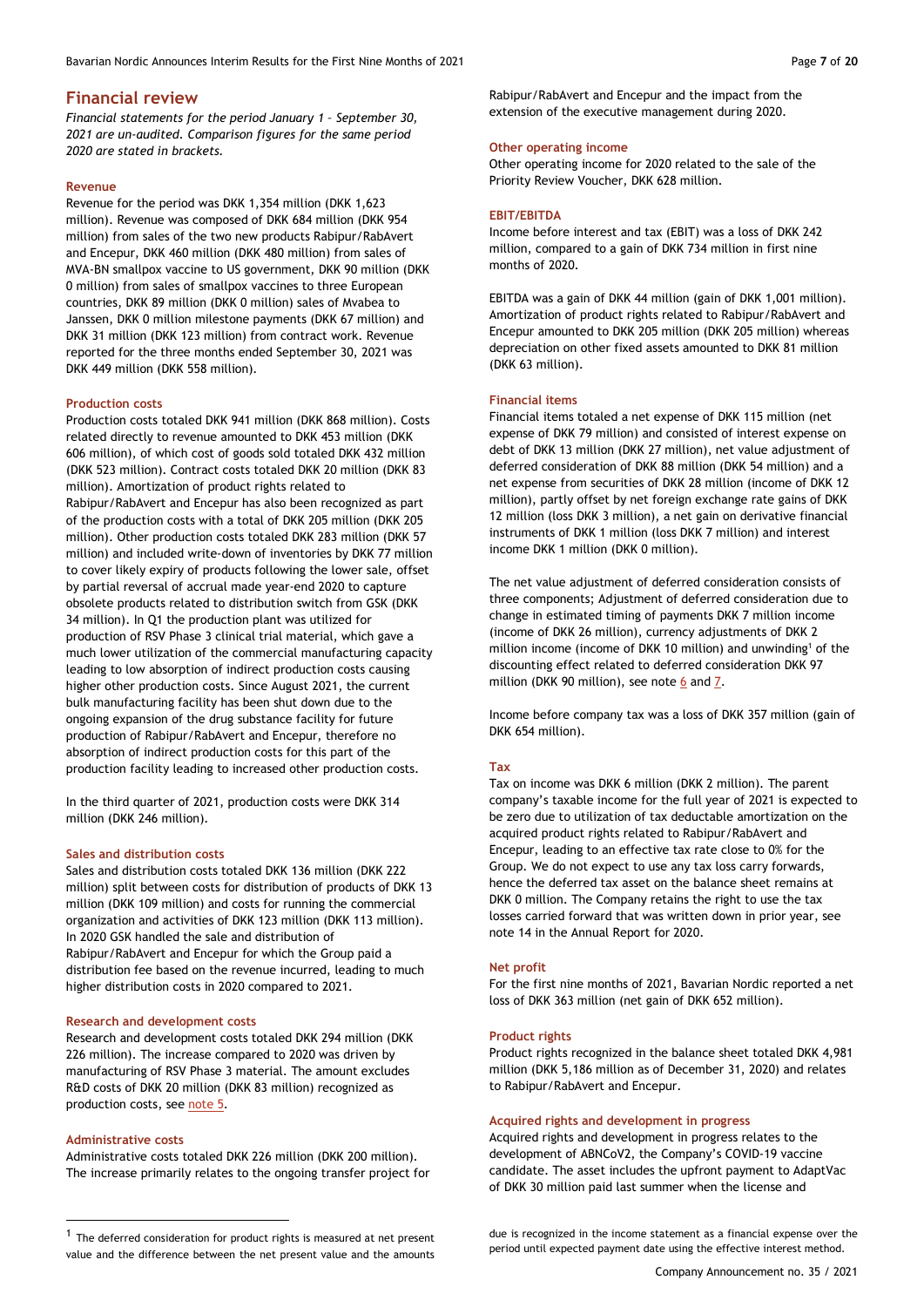collaboration agreement was signed and capitalization of development costs for running the ongoing phase 2 study (DKK 19 million). Under the Group's accounting policies and in accordance with common industry practice, development costs are generally expensed in the year they occur. During the development of ABNCoV2, the Group has, however, started capitalization of directly related development cost at commencement of the phase 2 studies as – unlike most other development candidates - the feasibility of developing a final vaccine and obtain regulatory approval is considered highly likely, because the development of other COVID-19 vaccine candidates based on the same antigen has been successful. Furthermore, the Group has ensured significant finance of the development through the funding obtained from Danish Ministry of Health and a minimum demand agreed in the agreement with the Danish Ministry of Health.

Under the agreement, the Company is entitled to an upfront payment of DKK 80 million, in addition to payments of up to DKK 720 million, which are contingent upon reaching a number of predefined milestones under the development project. All payments are potentially subject to repayment, however only upon successful obtainment of marketing authorization and upon reaching certain annual levels of doses sold.

The upfront payment of DKK 80 million was received mid-October.

#### **Securities, cash and cash equivalents**

Securities, cash and cash equivalents were DKK 2,638 million as of September 30, 2021, including repo pledged securities of DKK 456 million (DKK 1,670 million as of December 31, 2020, no repo pledged securities). The increase is primarily due to the capital increase in March 2021 which generated net proceeds of DKK 1.1 billion.

In addition to the current cash position, the Company has an undrawn loan with the European Investment Bank of EUR 30 million.

### **Cash flow**

Cash flow generated by operating activities was negative by DKK 247 million (positive by DKK 988 million), primarily following an increase in trade receivables compared to year-end 2020. Cash flow from investment activities was negative by DKK 1,356 million (negative by DKK 2,051 million) following net investments in securities of DKK 947 million (net investment of DKK 1,827 million). Cash flow from investment activities also include DKK 307 million (DKK 108 million) of investments in property, plant and equipment related to the ongoing expansion of the drug substance facility for future production of Rabipur/RabAvert and Encepur. Investment in other intangible assets amounted to DKK 86 million (DKK 92 million) and includes the ongoing Rabipur/RabAvert and Encepur technology transfer project, the development project for the COVID-19 vaccine and IT system investments. Cash flow from financing activities was a contribution of DKK 1,655 million (DKK 1,331 million), following the proceeds from capital increase through private placement, proceeds from warrant exercise and conclusion of repo transactions. The net change in cash and cash equivalents was positive by DKK 52 million (positive by DKK 268 million).

#### **Equity**

The Group's equity as of September 30, 2021 stood at DKK 5,771 million (DKK 4,894 million as of December 31, 2020). The capital increase through private placement increased the equity by DKK 1,148 million before costs.

### **Deferred consideration**

Deferred consideration for product rights amounted to DKK 2,911 million, an increase of DKK 88 million compared to December 31, 2020, due to the adjustment of net present value following the unwinding of the discounting effect.

### **Debt to credit institutions**

The Company has concluded repo transactions (further described in note [15\)](#page-16-0), hence debt to credit institutions increased by DKK 455 million compared to December 31, 2020. The European Investment Bank loan obtained in August 2017 (DKK 372 million) shall be repaid in August 2022 and therefore presented as current liabilities.

#### **Significant risks and uncertainties**

Bavarian Nordic faces a number of risks and uncertainties, common for the biotech/pharma industry. These relate to operations, research and development, manufacturing, commercial and financial activities. For further information about risks and uncertainties which Bavarian Nordic faces, refer to page 48-51 "Risk Management" in the 2020 Annual Report.

In addition to the risk factors stated in the annual report, the COVID-19 situation could impact Bavarian Nordic's business adversely by delaying projects, development or manufacturing or by negatively impacting demand for products or availability of critical raw materials.

# **Outlook for 2021**

Bavarian Nordic maintains the financial guidance for 2021, expecting to meet to the lower end of the previously guided ranges due to continued COVID-19 impact on the TBE and rabies markets. Thus, revenue of approximately DKK 1,900 million and an EBITDA of approximately DKK 100 million are expected. Cash and cash equivalents at year-end are expected to be approximately DKK 1,400 million.

The smallpox and Ebola business are not expected to be impacted by COVID-19.

Other key assumptions for the guidance remain largely unchanged.

# **Financial calendar 2021 and 2022**

| 2021 Annual Report      | March 4, 2022    |
|-------------------------|------------------|
| Annual General Meeting* | April 5, 2022    |
| Three-month report (Q1) | May 9, 2022      |
| Half-year report (Q2)   | August 24, 2022  |
| Nine-month report (Q3)  | November 9, 2022 |

\* *Pursuant to Article 12 of the Articles of Association, shareholders who wish to submit a request for proposals for consideration at the annual general meeting must lodge this with the Company no later than Monday, February 21, 2022.*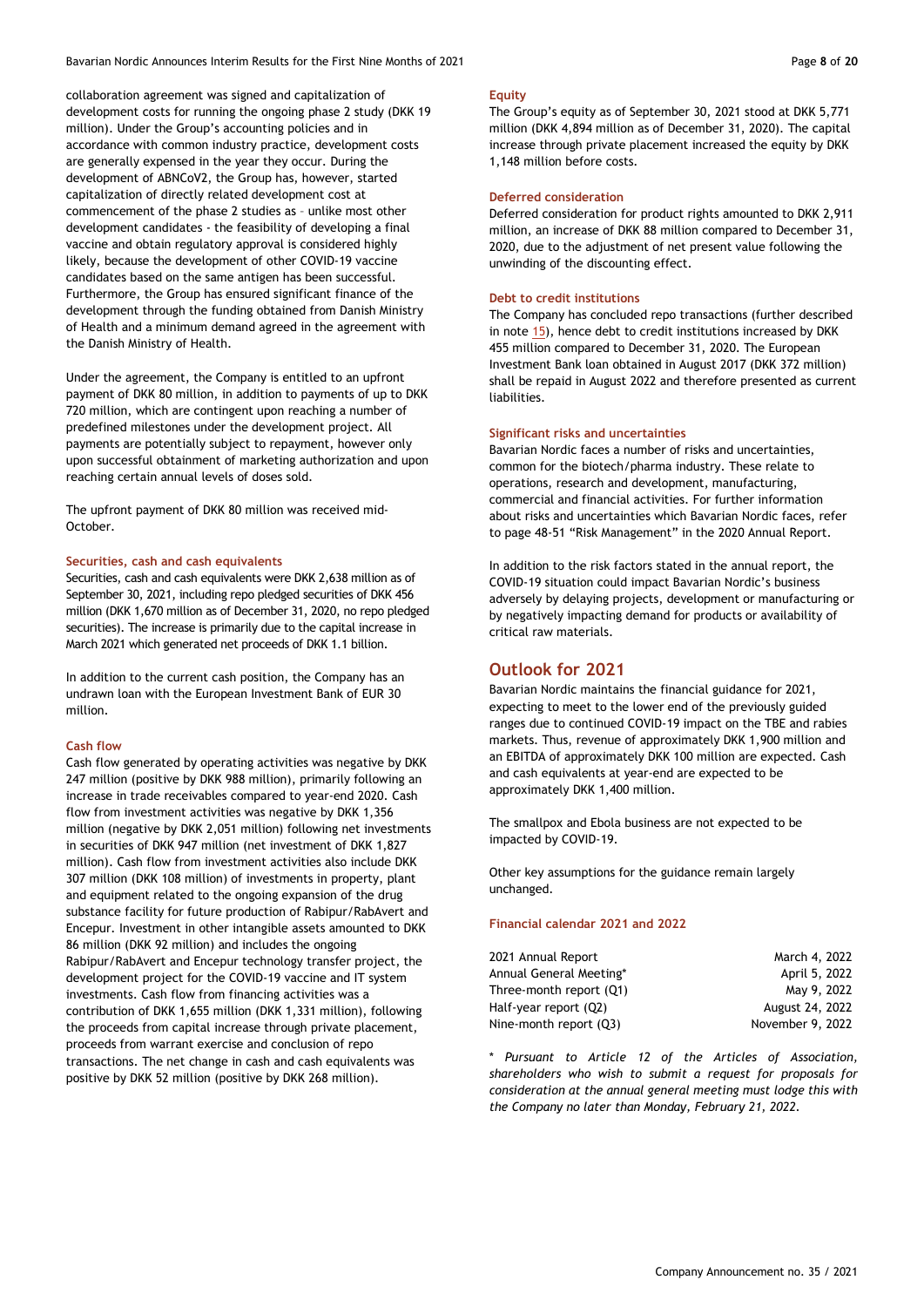# **Financial statements**

# **Unaudited Condensed Consolidated Income Statements for the Periods Ended September 30, 2021 and 2020 and December 31, 2020**

| <b>DKK thousand</b>                   | Note            | 1/7 - 30/9 2021 | 1/7 - 30/9 2020 | $1/1 - 30/9$ 2021 | 1/1 - 30/9 2020 | 1/1-31/12 2020 |
|---------------------------------------|-----------------|-----------------|-----------------|-------------------|-----------------|----------------|
|                                       |                 |                 |                 |                   |                 |                |
| Revenue                               | 3               | 448,656         | 558,488         | 1,353,908         | 1,623,468       | 1,852,383      |
| Production costs                      | 4               | 313,913         | 245,597         | 940,555           | 868,167         | 1,195,094      |
| <b>Gross profit</b>                   |                 | 134,743         | 312,891         | 413,353           | 755,301         | 657,289        |
| Sales and distribution costs          |                 | 37,575          | 72,575          | 135,671           | 222,439         | 285,783        |
| Research and development costs        | $\overline{5}$  | 74,511          | 102,300         | 293,728           | 226,359         | 341,420        |
| Administrative costs                  |                 | 69,641          | 74,075          | 225,571           | 200,408         | 278,145        |
| Total operating costs                 |                 | 181,727         | 248,950         | 654,970           | 649,206         | 905,348        |
| Other operating income                |                 |                 | $\blacksquare$  |                   | 627,647         | 627,647        |
| Income before interest and tax (EBIT) |                 | (46, 984)       | 63,941          | (241, 617)        | 733,742         | 379,588        |
| Financial income                      | $\underline{6}$ | 12,369          | 5,796           | 30,994            | 47,775          | 97,922         |
| Financial expenses                    | 7               | 44,203          | 42,856          | 146,059           | 127,059         | 195,534        |
| Income before company tax             |                 | (78, 818)       | 26,881          | (356, 682)        | 654,458         | 281,976        |
| Tax on income for the period          |                 | 2,622           | 532             | 5,861             | 2,256           | 4,455          |
| Net profit for the period             |                 | (81, 440)       | 26,349          | (362, 543)        | 652,202         | 277,521        |
| Earnings per share (EPS) - DKK        |                 |                 |                 |                   |                 |                |
| Basic earnings per share of DKK 10    |                 | (1.3)           | 0.5             | (5.8)             | 12.4            | 5.1            |
| Diluted earnings per share of DKK 10  |                 | (1.3)           | 0.5             | (5.8)             | 12.4            | 5.1            |

# **Unaudited Condensed Consolidated Statements of Comprehensive Income for the Periods Ended September 30, 2021 and 2020 and December 31, 2020**

| DKK thousand                                                                             | $1/7 - 30/9$ 2021 | 1/7 - 30/9 2020 | $1/1 - 30/9 2021$ | $1/1 - 30/9 2020$ | 1/1-31/12 2020 |
|------------------------------------------------------------------------------------------|-------------------|-----------------|-------------------|-------------------|----------------|
|                                                                                          |                   |                 |                   |                   |                |
| Net profit for the period                                                                | (81, 440)         | 26.349          | (362, 543)        | 652.202           | 277,521        |
| Items that might be reclassified to the<br>income statement:                             |                   |                 |                   |                   |                |
| Exchange rate adjustments on translating<br>foreign operations                           | 3,834             | (50)            | 7,825             | (311)             | (3,082)        |
| Change in fair value of financial instruments<br>entered into to hedge future cash flows | (3,053)           | (3, 467)        | (13, 839)         | (1, 433)          | (3,096)        |
| Other comprehensive income after tax                                                     | 781               | (3, 517)        | (6, 014)          | (1,744)           | (6, 178)       |
| Total comprehensive income                                                               | (80, 659)         | 22,832          | (368, 557)        | 650,458           | 271,343        |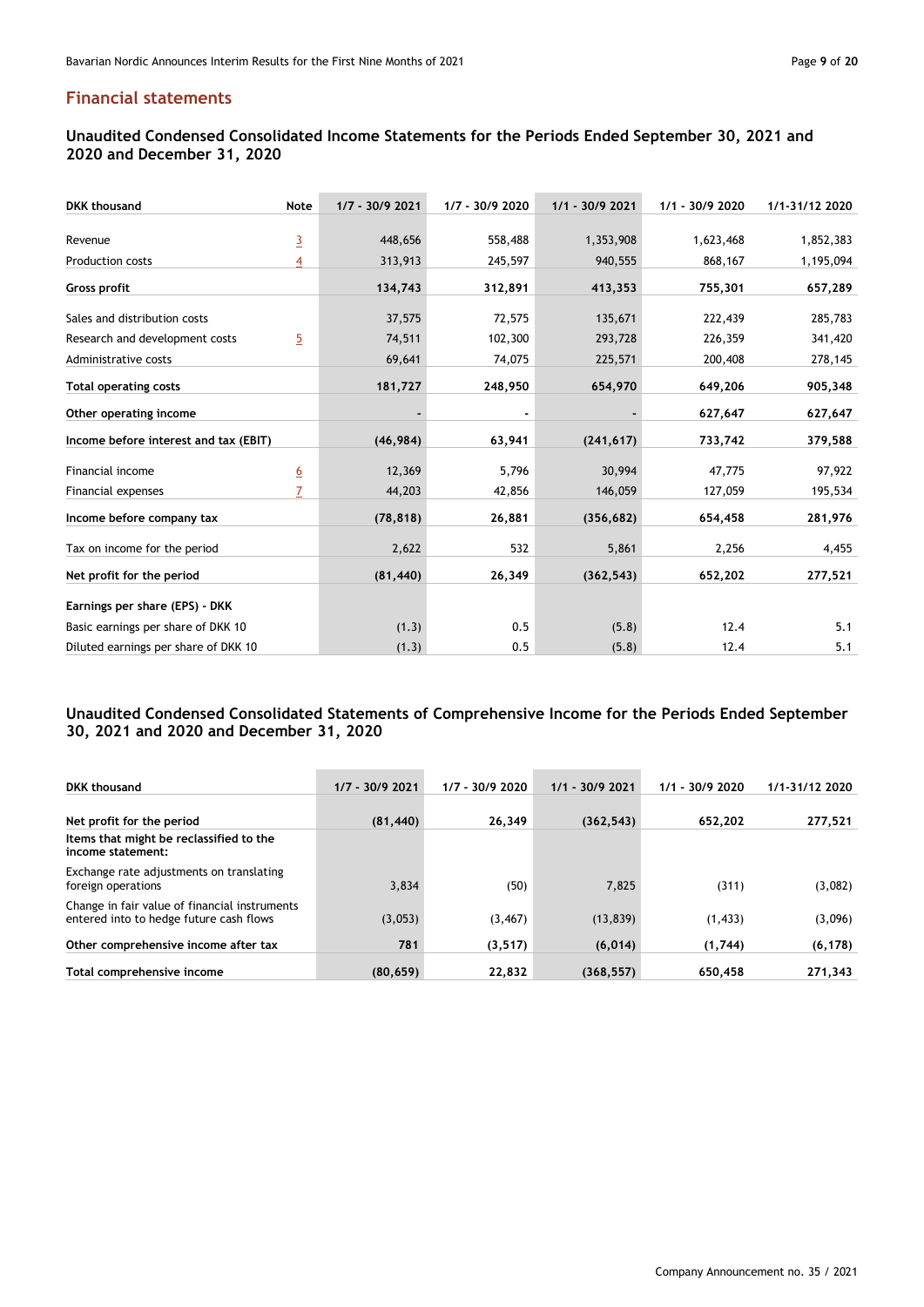# **Unaudited Condensed Consolidated Statements of Cash Flow for the Periods Ended September 30, 2021 and 2020 and December 31, 2020**

| <b>DKK thousand</b>                                      | $1/1 - 30/9 2021$ | 1/1 - 30/9 2020 | 1/1-31/12 2020 |
|----------------------------------------------------------|-------------------|-----------------|----------------|
| Net profit for the period                                | (362, 543)        | 652,202         | 277,521        |
| Adjustment for non-cash items:                           |                   |                 |                |
| Financial income                                         | (30, 994)         | (47, 775)       | (97, 922)      |
| Financial expenses                                       | 146,059           | 127,059         | 195,534        |
| Tax on income for the period                             | 5,861             | 2,256           | 4,455          |
| Depreciation, amortization and impairment losses         | 285,211           | 267,535         | 360,147        |
| Share-based payment                                      | 55,381            | 24,263          | 32,998         |
| Changes in inventories                                   | (32, 196)         | (256, 703)      | (420, 320)     |
| Changes in receivables                                   | (213, 885)        | (58, 437)       | (88,094)       |
| Changes in current liabilities                           | (97, 908)         | 302,599         | 345,723        |
| Cash flow from operations (operating activities)         | (245, 014)        | 1,012,999       | 610,042        |
| Received financial income                                | 7,323             | 2,938           | 5,847          |
| Paid financial expenses                                  | (7,630)           | (25, 339)       | (40, 034)      |
| Paid company taxes                                       | (1,796)           | (2,959)         | (3,944)        |
| Cash flow from operating activities                      | (247, 117)        | 987,639         | 571,911        |
| Investments in products rights                           |                   | (21, 673)       | (393, 992)     |
| Investments in other intangible assets                   | (86, 010)         | (91, 735)       | (107, 885)     |
| Investments in property, plant and equipment             | (307, 166)        | (108, 359)      | (204, 833)     |
| Investments in/disposal of financial assets              | (15, 342)         | (2,683)         | (2,677)        |
| Investments in securities                                | (1, 138, 549)     | (2, 172, 512)   | (2,343,828)    |
| Disposal of securities                                   | 191,187           | 345,692         | 1,141,683      |
| Cash flow from investment activities                     | (1, 355, 880)     | (2,051,270)     | (1, 911, 532)  |
| Payment on loans                                         | (1,630)           | (1, 383, 998)   | (1, 375, 598)  |
| Proceeds from loans                                      | 456,418           |                 |                |
| Repayment of lease liabilities                           | (14, 608)         | (13, 119)       | (17, 799)      |
| Proceeds from warrant programs exercised                 | 100,804           | 15,564          | 15,564         |
| Proceeds from rights issue                               |                   | 2,824,326       | 2,824,326      |
| Proceeds from capital increase through private placement | 1,148,450         |                 |                |
| Cost related to issue of new shares                      | (25, 588)         | (103, 184)      | (103, 184)     |
| Sale of preemptive rights - treasury shares              |                   | 2,664           | 2,664          |
| Purchase of treasury shares                              | (8, 581)          | (11,099)        | (11,099)       |
| Cash flow from financing activities                      | 1,655,265         | 1,331,154       | 1,334,874      |
| Cash flow of the period                                  | 52,268            | 267,523         | (4, 747)       |
| Cash as of 1 January                                     | 285,487           | 297,545         | 297,545        |
| Currency adjustments 1 January                           | 4,067             | (3,623)         | (7, 311)       |
| Cash end of period                                       | 341,822           | 561,445         | 285,487        |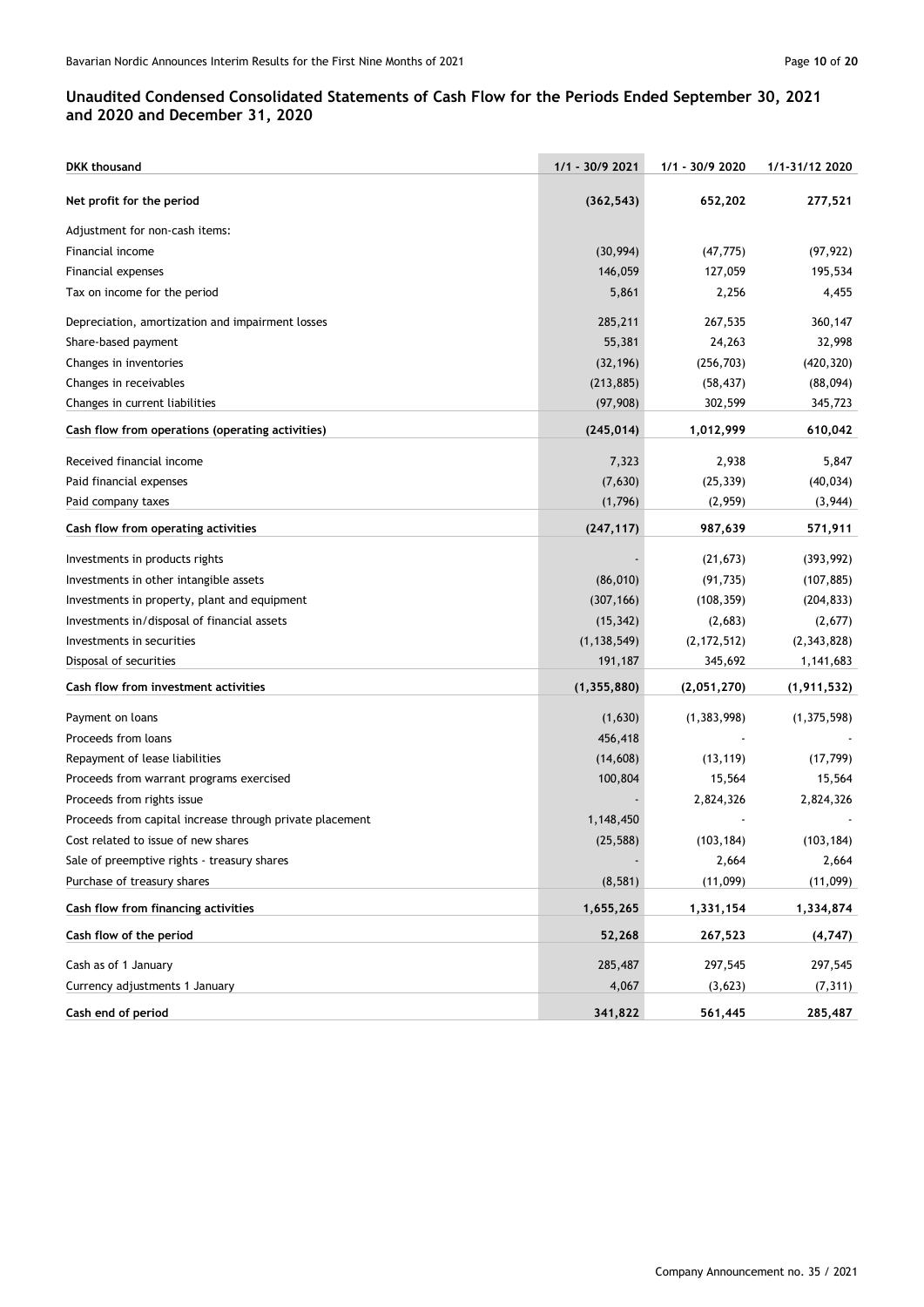# **Unaudited Condensed Consolidated Statements of Financial Position - Assets as of September 30, 2021 and 2020 and December 31, 2020**

| <b>DKK thousand</b><br>Note                      | 30/9 2021  | 30/9 2020 | 31/12 2020 |
|--------------------------------------------------|------------|-----------|------------|
| Assets                                           |            |           |            |
| Product rights                                   | 4,981,064  | 5,253,999 | 5,185,765  |
| Acquired rights and development in progress      | 49,167     |           | 29,813     |
| Software                                         | 26,594     | 16,405    | 17,631     |
| Intangible assets in progress                    | 105,314    | 93,670    | 57,543     |
| Intangible assets                                | 5,162,139  | 5,364,074 | 5,290,752  |
| Land and buildings                               | 354,187    | 156,846   | 366,232    |
| Leasehold improvements                           | 10,013     | 2,539     | 3,713      |
| Plant and machinery                              | 255,972    | 79,123    | 204,664    |
| Fixtures and fittings, other plant and equipment | 220,828    | 15,454    | 223,238    |
| Assets under construction                        | 421,696    | 659,132   | 213,309    |
| Property, plant and equipment                    | 1,262,696  | 913,094   | 1,011,156  |
| Right-of-use assets<br>14                        | 79,265     | 78,615    | 71,987     |
| Other receivables                                | 4,692      | 4,128     | 4,122      |
| Prepayments                                      | 14,772     |           |            |
| <b>Financial assets</b>                          | 19,464     | 4,128     | 4,122      |
| Total non-current assets                         | 6,523,564  | 6,359,911 | 6,378,017  |
| 8<br>Inventories                                 | 553,278    | 357,465   | 521,082    |
| $\overline{9}$<br>Trade receivables              | 302,973    | 130,662   | 139,292    |
| Tax receivables                                  |            | 1,014     |            |
| Other receivables<br>10                          | 43,215     | 24,958    | 37,334     |
| Prepayments                                      | 56,430     | 8,018     | 13,732     |
| <b>Receivables</b>                               | 402,618    | 164,652   | 190,358    |
| 15, 16<br>Securities                             | 2,296,242  | 2,007,662 | 1,384,120  |
| Cash and cash equivalents                        | 341,822    | 561,445   | 285,487    |
| Securities, cash and cash equivalents            | 2,638,064  | 2,569,107 | 1,669,607  |
| <b>Total current assets</b>                      | 3,593,960  | 3,091,224 | 2,381,047  |
| <b>Total assets</b>                              | 10,117,524 | 9,451,135 | 8,759,064  |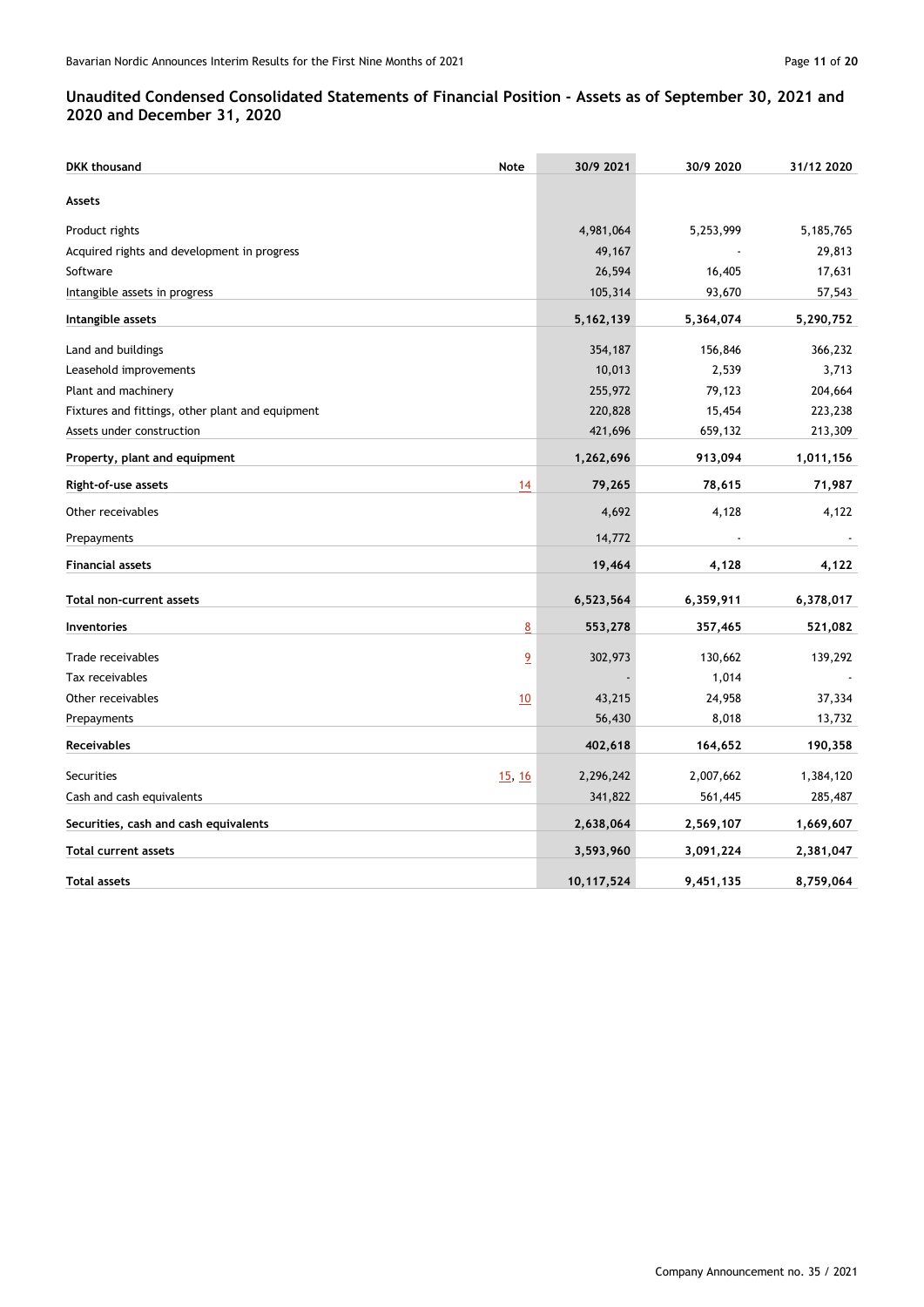# **Unaudited Condensed Consolidated Statements of Financial Position - Equity and Liabilities as of September 30, 2021 and 2020 and December 31, 2020**

| <b>DKK thousand</b>                       | Note   | 30/9 2021  | 30/9 2020 | 31/12 2020 |
|-------------------------------------------|--------|------------|-----------|------------|
| <b>Equity and liabilities</b>             |        |            |           |            |
| Share capital                             |        | 640,651    | 584,501   | 584,501    |
| Treasury shares                           |        | (1, 176)   | (1,077)   | (1,077)    |
| Retained earnings                         |        | 5,069,631  | 4,587,477 | 4,246,359  |
| Other reserves                            |        | 61,593     | 93,216    | 64,570     |
| Equity                                    |        | 5,770,699  | 5,264,117 | 4,894,353  |
| Deferred consideration for product rights |        | 1,953,519  | 1,954,280 | 2,464,932  |
| Debt to credit institutions               | 11     | 19,443     | 393,821   | 393,268    |
| Lease liabilities                         | 14     | 61,128     | 60,266    | 54,201     |
| Non-current liabilities                   |        | 2,034,090  | 2,408,367 | 2,912,401  |
| Deferred consideration for product rights |        | 957,251    | 1,229,335 | 357,736    |
| Debt to credit institutions               | 11, 15 | 830,787    | 2,163     | 2,174      |
| Lease liabilities                         | 14     | 21,059     | 20,695    | 20,422     |
| Prepayment from customers                 | 12     | 50,755     | 81,221    | 74,347     |
| Trade payables                            |        | 222,795    | 296,174   | 345,320    |
| Company tax                               |        | 2,063      | 258       | 497        |
| Other liabilities                         | 13     | 228,025    | 148,805   | 151,814    |
| <b>Current liabilities</b>                |        | 2,312,735  | 1,778,651 | 952,310    |
| <b>Total liabilities</b>                  |        | 4,346,825  | 4,187,018 | 3,864,711  |
| Total equity and liabilities              |        | 10,117,524 | 9,451,135 | 8,759,064  |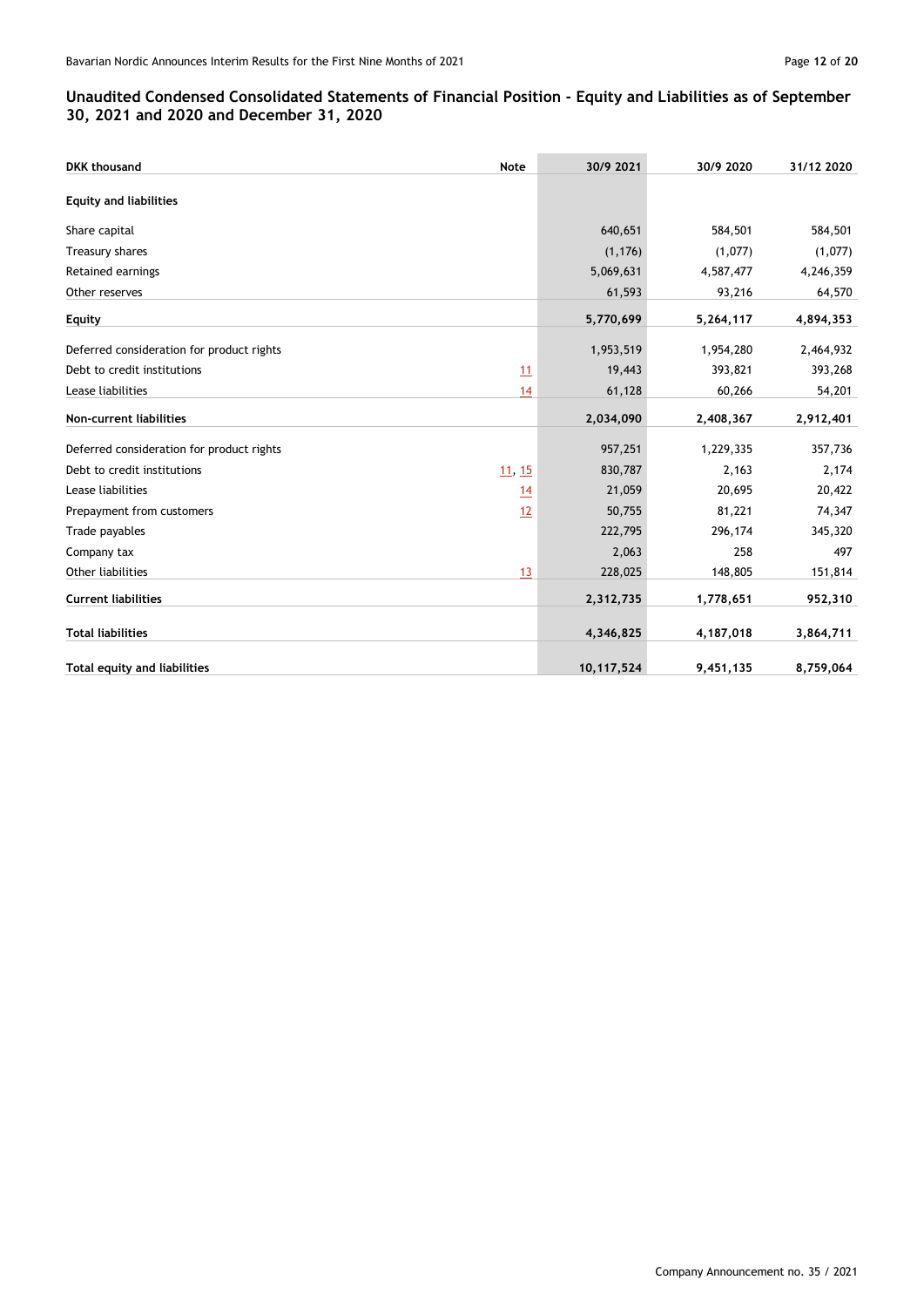#### **Unaudited Condensed Consolidated Statements of Changes in Equity for the Periods September 30, 2021 and 2020 Reserves for**

| <b>DKK thousand</b>                                                                      | Share capital  | Treasury<br>shares       | <b>Retained</b><br>earnings | Reserves for<br>currency<br>adjustment | וטו כשיר שכשה<br>fair value of<br>financial<br>instruments | Share-based<br>payment | Equity     |
|------------------------------------------------------------------------------------------|----------------|--------------------------|-----------------------------|----------------------------------------|------------------------------------------------------------|------------------------|------------|
|                                                                                          |                |                          |                             |                                        |                                                            |                        |            |
| Equity as of January 1, 2021                                                             | 584,501        | (1,077)                  | 4,246,359                   | (40, 640)                              | (809)                                                      | 106,019                | 4,894,353  |
| Comprehensive income for the period                                                      |                |                          |                             |                                        |                                                            |                        |            |
| Net profit                                                                               |                | $\overline{a}$           | (362, 543)                  |                                        |                                                            |                        | (362, 543) |
| Other comprehensive income                                                               |                |                          |                             |                                        |                                                            |                        |            |
| Exchange rate adjustments on translating foreign<br>operations                           |                |                          |                             | 7,825                                  |                                                            |                        | 7,825      |
| Change in fair value of financial instruments entered<br>into to hedge future cash flows |                |                          |                             |                                        | (13, 839)                                                  |                        | (13, 839)  |
| Total comprehensive income for the period                                                |                | $\overline{\phantom{0}}$ | (362, 543)                  | 7,825                                  | (13, 839)                                                  |                        | (368, 557) |
| <b>Transactions with owners</b>                                                          |                |                          |                             |                                        |                                                            |                        |            |
| Share-based payment                                                                      |                |                          |                             |                                        |                                                            | 29,818                 | 29,818     |
| Warrant program exercised                                                                | 4,650          | $\overline{\phantom{a}}$ | 119,201                     |                                        |                                                            | (23, 047)              | 100,804    |
| Capital increase through private placement                                               | 51,500         | $\overline{\phantom{a}}$ | 1,096,950                   |                                        |                                                            |                        | 1,148,450  |
| Cost related to issue of new shares                                                      |                |                          | (25, 588)                   |                                        |                                                            |                        | (25, 588)  |
| Purchase of treasury shares                                                              | $\blacksquare$ | (317)                    | (8, 264)                    |                                        |                                                            |                        | (8, 581)   |
| Transfer regarding restricted stock units                                                |                | 218                      | 3,516                       |                                        |                                                            | (3,734)                |            |
| Total transactions with owners                                                           | 56,150         | (99)                     | 1,185,815                   |                                        |                                                            | 3,037                  | 1,244,903  |
| Equity as of September 30, 2021                                                          | 640,651        | (1, 176)                 | 5,069,631                   | (32, 815)                              | (14, 648)                                                  | 109,056                | 5,770,699  |

| <b>DKK thousand</b>                                                                      | Share capital | Treasury<br>shares       | Retained<br>earnings | <b>Reserves for</b><br>currency<br>adjustment | Reserves for<br>fair value of<br>financial<br>instruments | Share-based<br>payment | <b>Equity</b> |
|------------------------------------------------------------------------------------------|---------------|--------------------------|----------------------|-----------------------------------------------|-----------------------------------------------------------|------------------------|---------------|
| Equity as of January 1, 2020                                                             | 323,891       | (684)                    | 1,460,007            | (37, 558)                                     | 2,287                                                     | 117,512                | 1,865,455     |
| Comprehensive income for the period                                                      |               |                          |                      |                                               |                                                           |                        |               |
| Net profit                                                                               |               |                          | 652,202              |                                               |                                                           |                        | 652,202       |
| Other comprehensive income                                                               |               |                          |                      |                                               |                                                           |                        |               |
| Exchange rate adjustments on translating foreign<br>operations                           |               |                          |                      | (311)                                         |                                                           |                        | (311)         |
| Change in fair value of financial instruments entered<br>into to hedge future cash flows |               |                          |                      |                                               | (1, 433)                                                  |                        | (1, 433)      |
| Total comprehensive income for the period                                                |               | $\blacksquare$           | 652,202              | (311)                                         | (1, 433)                                                  |                        | 650,458       |
| <b>Transactions with owners</b>                                                          |               |                          |                      |                                               |                                                           |                        |               |
| Share-based payment                                                                      |               |                          |                      |                                               |                                                           | 19,933                 | 19,933        |
| Warrant program exercised                                                                | 1,498         |                          | 17,514               |                                               |                                                           | (3, 448)               | 15,564        |
| Capital increase through rights issue                                                    | 259,112       | $\overline{\phantom{a}}$ | 2,565,214            |                                               |                                                           | $\blacksquare$         | 2,824,326     |
| Cost related to issue of new shares                                                      |               | $\blacksquare$           | (103, 184)           |                                               |                                                           |                        | (103, 184)    |
| Purchase of treasury shares                                                              |               | (524)                    | (10, 575)            |                                               |                                                           |                        | (11,099)      |
| Transfer regarding restricted stock units                                                |               | 131                      | 3,635                |                                               |                                                           | (3,766)                |               |
| Sale of preemptive rights - treasury shares                                              |               | ÷                        | 2,664                |                                               |                                                           |                        | 2,664         |
| Total transactions with owners                                                           | 260,610       | (393)                    | 2,475,268            |                                               | ۰                                                         | 12,719                 | 2,748,204     |
| Equity as of September 30, 2020                                                          | 584,501       | (1,077)                  | 4,587,477            | (37, 869)                                     | 854                                                       | 130,231                | 5,264,117     |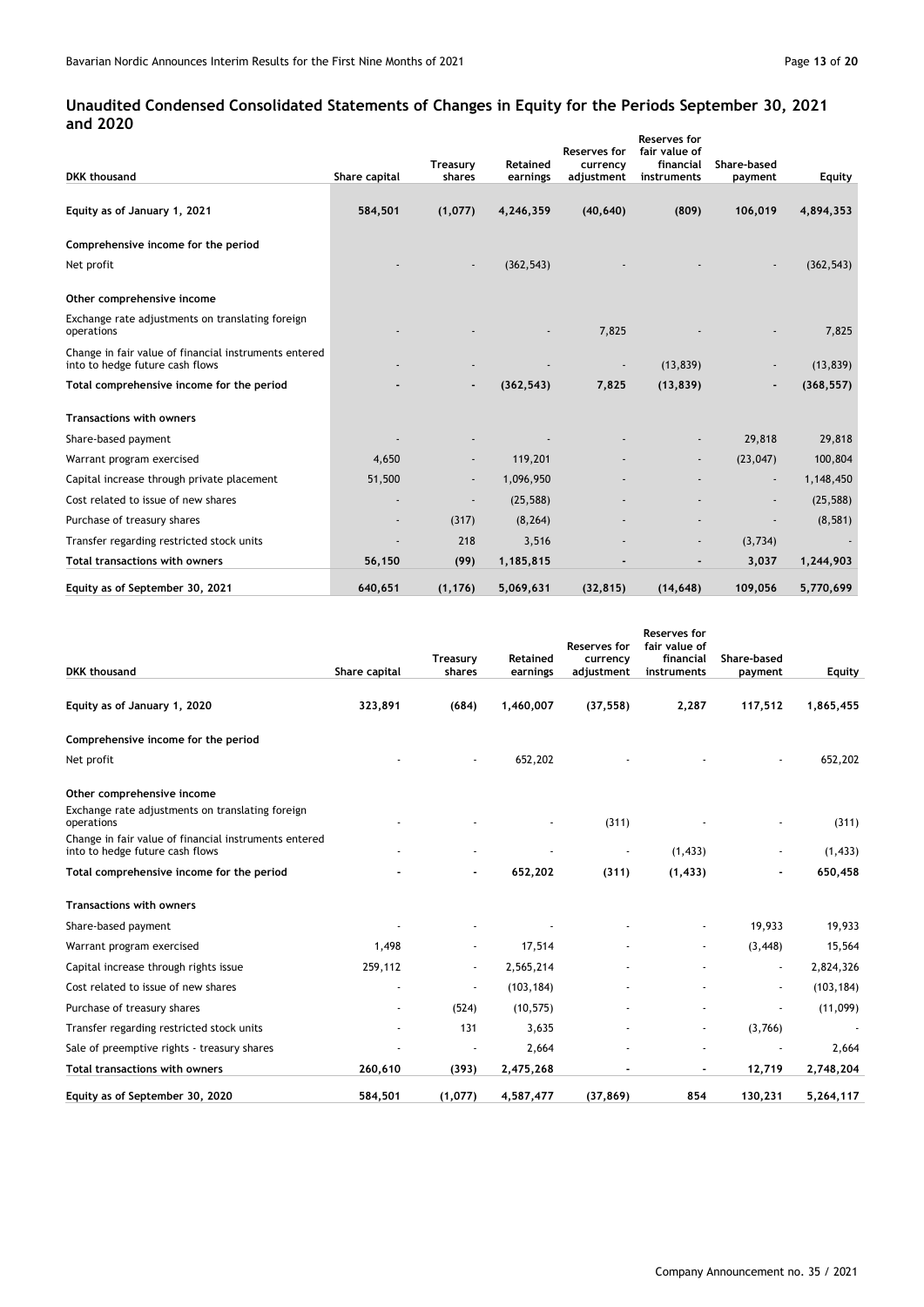# **Notes**

- 1. [Significant accounting policies](#page-13-0)
- 2. [Significant accounting estimates, assumptions and](#page-13-1)  [uncertainties](#page-13-1)
- 3. [Revenue](#page-14-3)
- 4. [Production costs](#page-14-4)
- 5. [Research and development costs](#page-14-0)
- 6. [Financial income](#page-14-1)
- 7. [Financial expenses](#page-14-2)
- 8. [Inventories](#page-15-0)
- 9. [Trade receivables](#page-15-1)
- <span id="page-13-0"></span>10. [Other receivables](#page-15-2)
- 11. [Debt to credit institutions](#page-15-3)
- 12. [Prepayment from customers](#page-15-4)
- 13. [Other liabilities](#page-15-5)
- 14. [Right-of-use assets and lease liabilities](#page-16-1)
- 15. [Transferred financial assets that are not derecognized](#page-16-0)
- 16. [Financial instruments](#page-17-0)
- 17. [Warrants](#page-18-0)
- 18. [Significant changes in contingent liabilities and other](#page-18-1)  [contractual obligations](#page-18-1)
- 19. [Significant events after the balance sheet date](#page-18-2)
- 20. [Approval of the unaudited condensed consolidated interim](#page-18-3)  [financial statements](#page-18-3)

#### **1. Significant accounting policies**

The interim financial statements are prepared in accordance with IAS 34, Interim Financial Reporting, as adopted by EU and the additional Danish requirements for submission of interim reports for companies listed on Nasdaq Copenhagen. The [interim report](pp://General%20Data/Report%20type?taxonomy=DKGAAP&labellanguage=en&period=1_Consolidated&allowhtml=false&merge=false) has not been audited or reviewed by the Company's auditors.

The interim financial statements are presented in Danish Kroner (DKK), which is considered the primary currency of the Group's activities and the functional currency of the parent company.

The accounting policies used in the interim financial statements are consistent with those used in the consolidated financial statements for 2020 and in accordance with the recognition and measurement policies in the International Financial Reporting Standards (IFRS) as adopted by EU.

As of September 30, 2021, the Company has implemented all new or amended accounting standards and interpretations as adopted by the EU and applicable for the 2021 financial year. None of the new or amended standards or interpretations are assessed to have significant impact on the consolidated financial statements.

#### <span id="page-13-1"></span>**2. Significant accounting estimates, assumptions and uncertainties**

In the preparation of the interim financial statements according to IAS 34, Interim Financial Reporting, as adopted by the EU, Management is required to make certain estimates as many financial statement items cannot be reliably measured but must be estimated. Such estimates comprise judgments made on the basis of the most recent information available at the reporting date. It may be necessary to change previous estimates as a result of changes to the assumptions on which the estimates were based or due to supplementary information, additional experience or subsequent events.

Similarly, the value of assets and liabilities often depends on future events that are somewhat uncertain. In that connection, it is necessary to set out e.g. a course of events that reflects Management's assessment of the most probable course of events.

Further to the significant accounting estimates, assumptions and uncertainties, which are stated in the Annual Report 2020, Management has made a significant accounting judgment in relation to capitalization of the development costs related to ABNCoV2. Under the Group's accounting policies and in accordance with common industry practice, development costs are generally expensed in the year they occur. During the development of ABNCoV2, the Group has, however, started capitalization of directly related development cost at commencement of the phase 2 studies as – unlike most other development candidates - the feasibility of developing a final vaccine and obtain regulatory approval is considered highly likely, because the development of other COVID-19 vaccine candidates based on the same antigen has been successful. Furthermore, the Group has ensured significant finance of the development through the funding obtained from Danish Ministry of Health and a minimum demand agreed in the agreement with the Danish Ministry of Health.

Management has not changed significant estimates and judgments regarding recognition and measurement.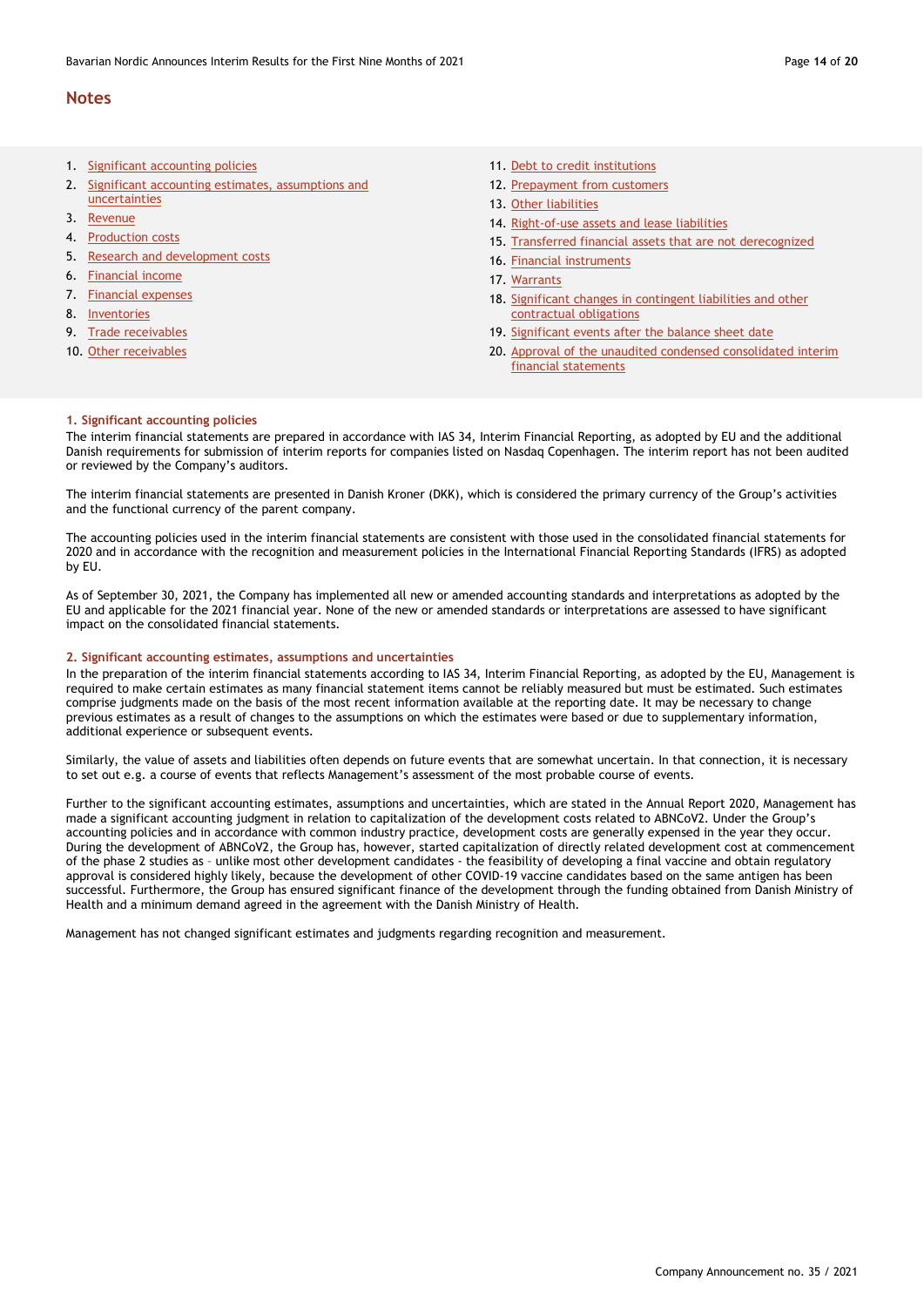Bavarian Nordic Announces Interim Results for the First Nine Months of 2021 **Page 15** of 20

<span id="page-14-4"></span><span id="page-14-3"></span><span id="page-14-2"></span><span id="page-14-1"></span><span id="page-14-0"></span>

| <b>DKK thousand</b>                                                                                                | $1/7 - 30/9$<br>2021 | $1/7 - 30/9$<br>2020 | $1/1 - 30/9$<br>2021 | $1/1 - 30/9$<br>2020 | $1/1 - 31/12$<br>2020 |
|--------------------------------------------------------------------------------------------------------------------|----------------------|----------------------|----------------------|----------------------|-----------------------|
| 3. Revenue                                                                                                         |                      |                      |                      |                      |                       |
| MVA-BN smallpox vaccine sale                                                                                       | 213,667              | 160,168              | 550,045              | 480,477              | 540,769               |
| Rabipur/RabAvert                                                                                                   | 160,347              | 187,987              | 367,537              | 547,678              | 627,699               |
| Encepur                                                                                                            | 71,365               | 110,491              | 316,025              | 405,890              | 455,012               |
| Other product sale                                                                                                 |                      |                      | 89,079               |                      |                       |
| Sale of goods                                                                                                      | 445,379              | 458,646              | 1,322,686            | 1,434,045            | 1,623,480             |
| Milestone payments                                                                                                 |                      | 66,553               |                      | 66,553               | 66,553                |
| Contract work                                                                                                      | 3,277                | 33,289               | 31,222               | 122,870              | 162,350               |
| Sale of services                                                                                                   | 3,277                | 99,842               | 31,222               | 189,423              | 228,903               |
| Revenue                                                                                                            | 448,656              | 558,488              | 1,353,908            | 1,623,468            | 1,852,383             |
| Total revenue includes:<br>Fair value adjustment concerning financial instruments<br>entered into to hedge revenue | (5, 274)             | 11,283               | (5,005)              | 13,146               | 13,146                |
| 4. Production costs                                                                                                |                      |                      |                      |                      |                       |
| Cost of goods sold                                                                                                 | 108,595              | 140,080              | 432,255              | 523,776              | 584,574               |
| Contract costs                                                                                                     | 1,076                | 23,298               | 20,305               | 82,837               | 104,409               |
| Amortization product rights                                                                                        | 68,234               | 68,234               | 204,701              | 204,701              | 272,935               |
| Other production costs                                                                                             | 136,008              | 13,985               | 283,294              | 56,853               | 233,176               |
|                                                                                                                    |                      |                      |                      |                      |                       |
| <b>Production costs</b>                                                                                            | 313,913              | 245,597              | 940,555              | 868,167              | 1,195,094             |
| 5. Research and development costs                                                                                  |                      |                      |                      |                      |                       |
| Research and development costs occurred in the period                                                              | 75,587               | 125,598              | 314,033              | 309,196              | 445,829               |
| Of which:                                                                                                          |                      |                      |                      |                      |                       |
| Contract costs recognized as production costs                                                                      | (1,076)              | (23, 298)            | (20, 305)            | (82, 837)            | (104, 409)            |
| Research and development costs                                                                                     | 74,511               | 102,300              | 293,728              | 226,359              | 341,420               |
| 6. Financial income                                                                                                |                      |                      |                      |                      |                       |
| Financial income from bank and deposit contracts                                                                   | 1,243                |                      | 1,340                | 193                  | 193                   |
| Interest income from financial assets measured at                                                                  |                      |                      |                      |                      |                       |
| amortized cost                                                                                                     | 1,243                |                      | 1,340                | 193                  | 193                   |
| Financial income from securities                                                                                   | 2,238                | 2,644                | 7,703                | 6,337                | 8,756                 |
| Fair value adjustments on securities<br>Adjustment of deferred consideration due to change in                      |                      | 2,034                |                      | 5,837                | 6,783                 |
| estimated timing of payments                                                                                       | 446                  | (1, 593)             | 6,789                | 25,499               | 67,719                |
| Currency adjustment deferred consideration                                                                         | 78                   | 2,711                | 1,865                | 9,909                | 11,900                |
| Net gains on derivative financial instruments at fair value<br>through the income statement                        | 940                  |                      | 940                  |                      | 2,571                 |
| Net foreign exchange gains                                                                                         | 7,424                |                      | 12,357               |                      |                       |
| <b>Financial income</b>                                                                                            | 12,369               | 5,796                | 30,994               | 47,775               | 97,922                |
| 7. Financial expenses                                                                                              |                      |                      |                      |                      |                       |
| Interest expenses on debt                                                                                          | 4,589                | 4,333                | 13,473               | 27,479               | 31,853                |
| Interest expenses on financial liabilities measured at                                                             |                      |                      |                      |                      |                       |
| amortized cost                                                                                                     | 4,589                | 4,333                | 13,473               | 27,479               | 31,853                |
| Fair value adjustments on securities<br>Unwinding of the discounting effect related to deferred                    | 12,834               |                      | 35,830               |                      |                       |
| consideration                                                                                                      | 28,867               | 27,678               | 96,756               | 89,565               | 145,149               |
| Net loss on derivative financial instruments at fair value<br>through the income statement                         | (2,087)              | 5,710                |                      | 7,203                |                       |
| Net foreign exchange losses                                                                                        |                      | 5,135                |                      | 2,812                | 18,532                |
| <b>Financial expenses</b>                                                                                          | 44,203               | 42,856               | 146,059              | 127,059              | 195,534               |
|                                                                                                                    |                      |                      |                      |                      |                       |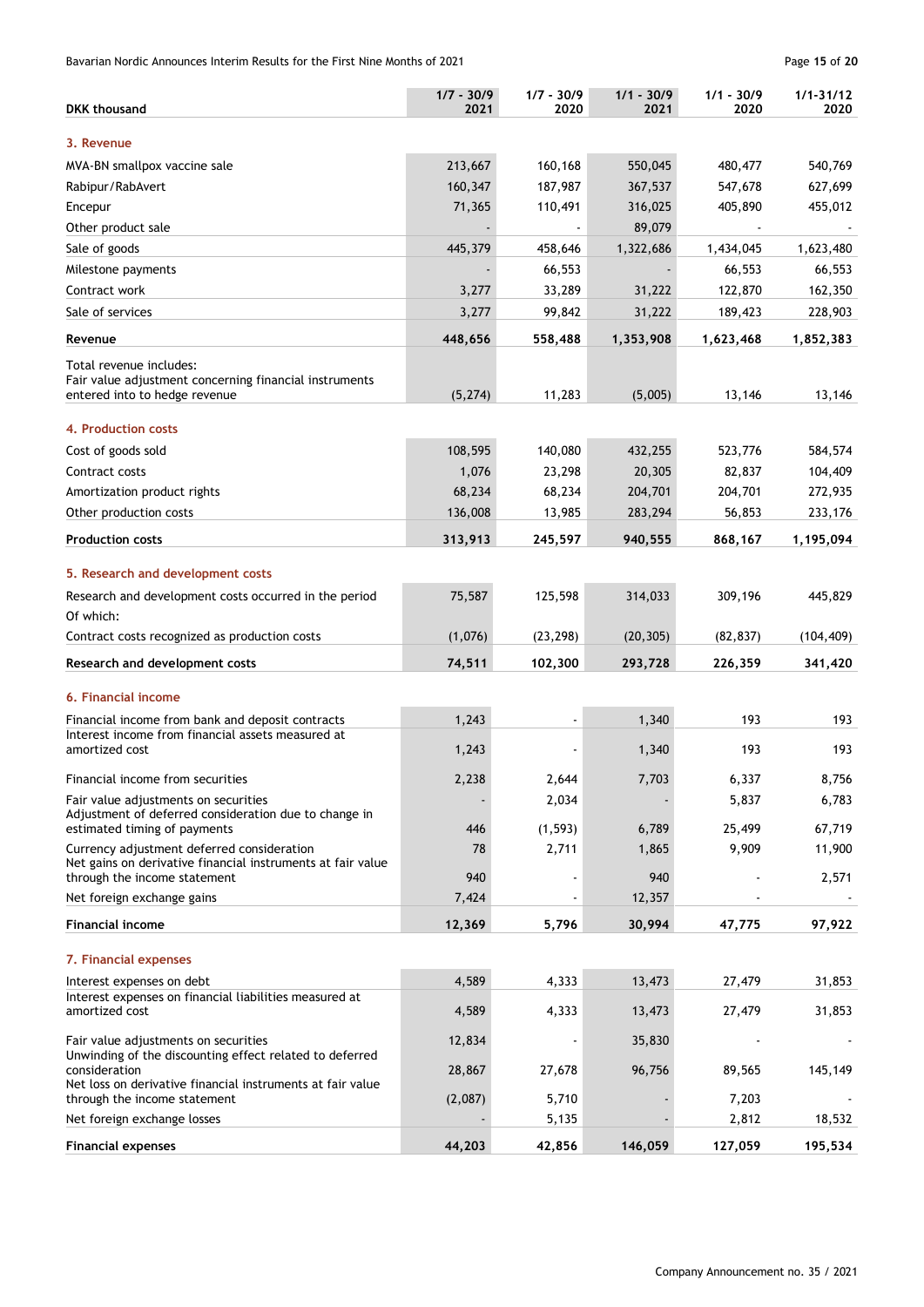Bavarian Nordic Announces Interim Results for the First Nine Months of 2021 **Page 16** of 20

<span id="page-15-5"></span><span id="page-15-4"></span><span id="page-15-3"></span><span id="page-15-2"></span><span id="page-15-1"></span><span id="page-15-0"></span>

| DKK thousand                                        | 30/9 2021 | 30/9 2020  | 31/12 2020 |
|-----------------------------------------------------|-----------|------------|------------|
| 8. Inventories                                      |           |            |            |
| Raw materials and supply materials                  | 70,490    | 55,101     | 73,919     |
| Work in progress                                    | 101,774   | 205,566    | 201,601    |
| Manufactured goods and commodities                  | 460,344   | 196,723    | 309,099    |
| Write-down on inventory                             | (79, 330) | (99, 925)  | (63, 537)  |
| Inventories                                         | 553,278   | 357,465    | 521,082    |
| Write-down on inventory 1 January                   | (63, 537) | (104, 056) | (104, 056) |
| Write-down during the period                        | (76, 889) | (21, 181)  | (25, 692)  |
| Use of write-down                                   | 61,096    | 24,773     | 65,672     |
| Reversal of write-down                              |           | 539        | 539        |
| Write-down end of period                            | (79, 330) | (99, 925)  | (63, 537)  |
| 9. Trade receivables                                |           |            |            |
| Trade receivables from smallpox vaccine sale        |           |            |            |
| Trade receivables from Encepur and Rabipur/RabAvert | 264,621   | 113,753    | 121,355    |
| Trade receivables from other product sale           |           |            |            |
| Trade receivables from contract work                | 38,352    | 16,909     | 17,937     |
| Trade receivables                                   | 302,973   | 130,662    | 139,292    |
| 10. Other receivables                               |           |            |            |
| Receivable VAT and duties                           | 37,970    | 18,354     | 31,486     |
| Derivative financial instruments at fair value      |           | 2,348      | 606        |
| Interest receivables                                | 5,245     | 4,256      | 3,767      |
| Other receivables                                   |           |            | 1,475      |
| Other receivables                                   | 43,215    | 24,958     | 37,334     |
| 11. Debt to credit institutions                     |           |            |            |
| Mortgage                                            | 21,617    | 23,789     | 23,247     |
| European Investment Bank (loan in DKK)              | 372,195   | 372,195    | 372,195    |
| Security lending (repo transactions)                | 456,418   |            |            |
| Debt to credit institutions                         | 850.230   | 395,984    | 395,442    |
| 12. Prepayment from customers                       |           |            |            |
| Prepayments from customers as of January 1          | 74,347    | 6,631      | 6,631      |
| Prepayments received during the period              |           | 77,185     | 77,185     |
| Recognized as revenue during the period             | (23, 592) | (2, 595)   | (9, 469)   |
| Prepayments from customers end of period            | 50,755    | 81,221     | 74,347     |
| 13. Other liabilities                               |           |            |            |
| Financial instruments at fair value                 | 14,762    | 1,494      | 1,414      |
| Liability relating to phantom shares                | 30,413    | 5,463      | 4,849      |
| Payable salaries, holiday accrual etc.              | 85,152    | 93,226     | 101,229    |
| Gross to net deduction accrual                      | 74,404    | 23,205     | 26,355     |
| Other accrued costs                                 | 23,294    | 25,417     | 17,967     |
| <b>Other liabilities</b>                            | 228,025   | 148,805    | 151,814    |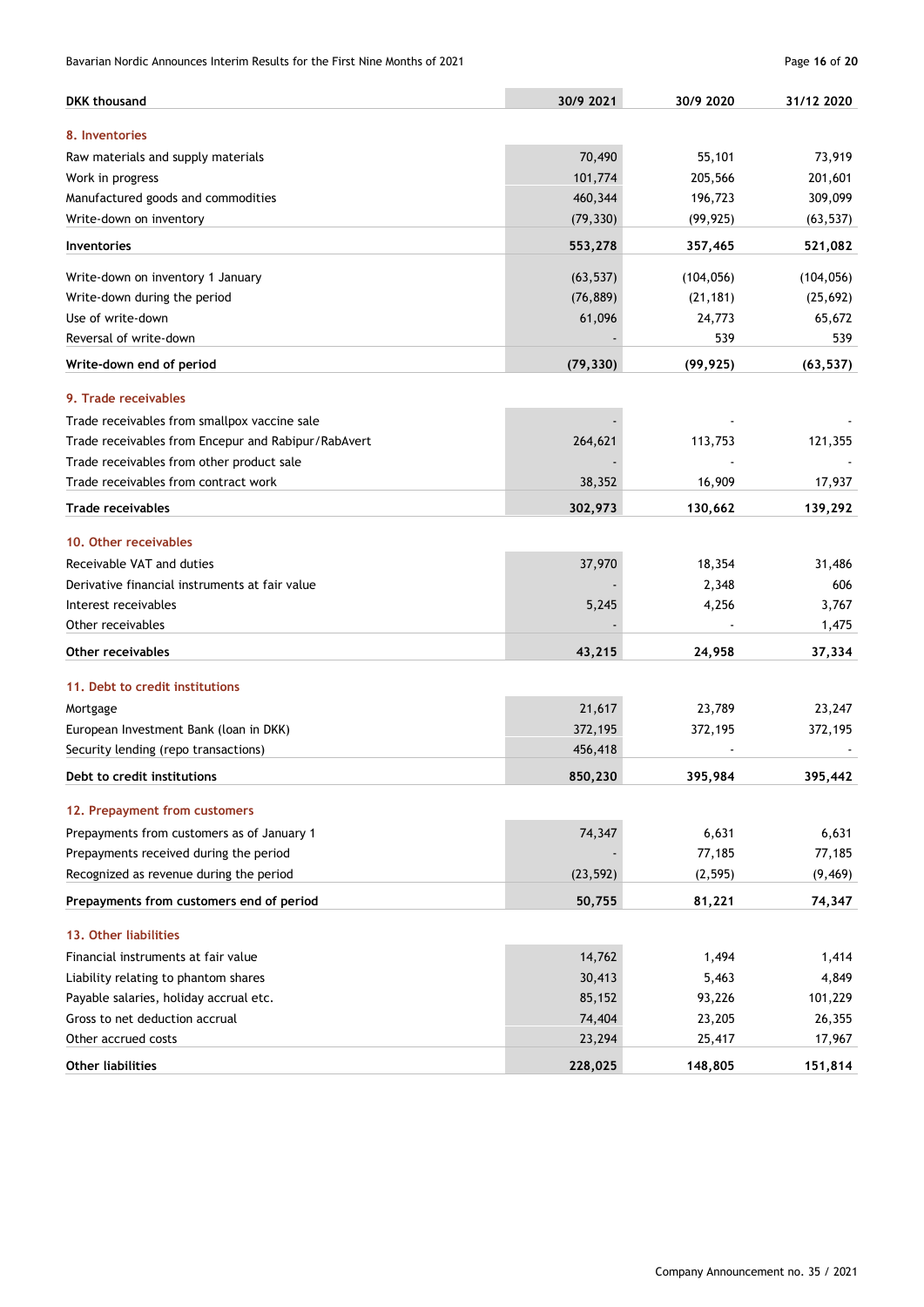### <span id="page-16-1"></span>**14. Right-of-use assets and lease liabilities**

### **Right-of-use assets**

| <b>DKK thousand</b>                                                                                                                                              | <b>Rent facility</b> | Car leasing | Equipment | <b>Total</b>      |
|------------------------------------------------------------------------------------------------------------------------------------------------------------------|----------------------|-------------|-----------|-------------------|
| Right-of-use assets as of January 1, 2021                                                                                                                        | 68.931               | 2.312       | 744       | 71.987            |
| Additions                                                                                                                                                        |                      | 753         | 768       | 1.521             |
| Modifications                                                                                                                                                    | 20.502               | 111         | 38        | 20.651            |
| Depreciations                                                                                                                                                    | (13.486)             | (1.142)     | (350)     | (14.978)          |
| Exchange rate adjustments                                                                                                                                        | 43                   | 41          |           | 84                |
| Right-of-use assets as of September 30, 2021                                                                                                                     | 75.990               | 2.075       | 1.200     | 79.265            |
| Lease liabilities                                                                                                                                                |                      |             |           |                   |
| <b>DKK thousand</b>                                                                                                                                              |                      |             |           | 30/9 2021         |
| Non-current                                                                                                                                                      |                      |             |           | 61.128            |
| Current                                                                                                                                                          |                      |             |           | 21.059            |
| <b>Lease liabilities</b>                                                                                                                                         |                      |             |           | 82.187            |
| Amounts included in the income statement                                                                                                                         |                      |             |           |                   |
| <b>DKK thousand</b>                                                                                                                                              |                      |             |           | $1/1 - 30/9$ 2021 |
| Interest expense leases                                                                                                                                          |                      |             |           | 1,504             |
| Depreciation recognized on right-of-use assets                                                                                                                   |                      |             |           | 14,978            |
| Cost recognized for short term leases (less than 12 months)                                                                                                      |                      |             |           | 386               |
| In the first nine months of 2021 the total cash outflow relating to lease was DKKt 16,112 split between interests of DKKt 1,504 and<br>repayment of DKKt 14,608. |                      |             |           |                   |

## <span id="page-16-0"></span>**15. Transferred financial assets that are not derecognized**

The Company has entered into transactions that transferred ownership of securities to a counterparty, while the Company retains the risks associated with the holding of the securities (repo transactions). As the Company retains all risks, the securities remain in the balance sheet, and the transactions are accounted for as loans received against collateral (securities lending). The transactions involve selling the securities to be repurchased at a fixed price at a later date. Counterparties are entitled to sell the securities or deposit them as collateral for loans.

| DKK thousand                                                  | 30/9 2021  | 30/9 2020 | 31/12 2020 |
|---------------------------------------------------------------|------------|-----------|------------|
|                                                               |            |           |            |
| Carrying amount of transferred securities                     | 455,048    |           |            |
| Carrying amount of associated liabilities (repo transactions) | (456, 418) |           |            |
| Net position                                                  | (1,370)    |           |            |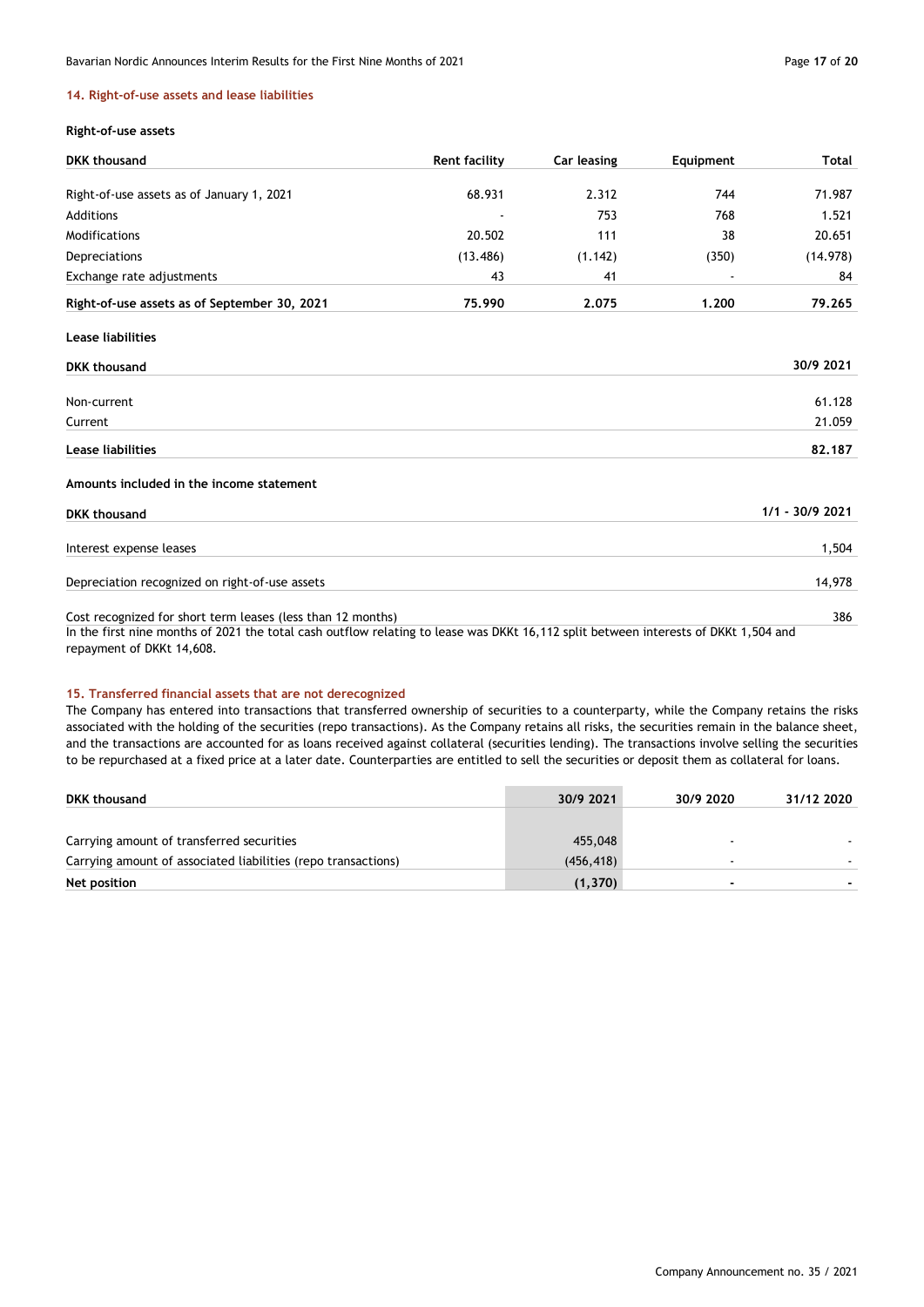### <span id="page-17-0"></span>**16. Financial instruments**

#### **Method and assumption to determine fair value**

The Group has financial instruments measured at fair value at level 1 and level 2.

#### **Securities (level 1)**

The portfolio of publicly traded government bonds and publicly traded mortgage bonds is valued at listed prices and price quotas.

## **Derivative financial instruments (level 2)**

Currency forward contracts, currency option contracts and currency swap contracts are valued according to generally accepted valuation methods based on relevant observable swap curves and exchange rates.

## **Fair value hierarchy for financial instruments measured at fair value**

## **As of September 30, 2021**

| <b>DKK thousand</b>                                                                       | Level 1    | Level 2   | <b>Total</b> |
|-------------------------------------------------------------------------------------------|------------|-----------|--------------|
|                                                                                           |            |           |              |
| Securities                                                                                | 1,841,194  |           | 1,841,194    |
| Transferred securities that are not derecognized                                          | 455,048    |           | 455,048      |
| Financial assets measured at fair value through the income statement                      | 2,296,242  |           | 2,296,242    |
| Derivative financial instruments to hedge future cash flow (currency)                     |            | (13, 799) | (13, 799)    |
| Derivative financial instruments to hedge future cash flow (interest)                     |            | (848)     | (848)        |
| Financial assets/liabilities used as hedging instruments                                  |            | (14, 647) | (14, 647)    |
| Derivative financial instruments at fair value through the income statement<br>(currency) |            | (115)     | (115)        |
| Security lending (repo transactions)                                                      | (456, 418) |           | (456, 418)   |
| Liability relating to phantom shares                                                      |            | (30, 413) | (30, 413)    |
| Financial liabilities measured at fair value through the income statement                 | (456, 418) | (30, 528) | (486, 946)   |

## **As of December 31, 2020**

| DKK thousand                                                              | Level 1                  | Level 2  | Total     |
|---------------------------------------------------------------------------|--------------------------|----------|-----------|
| Securities                                                                | 1,384,120                |          | 1,384,120 |
| Financial assets measured at fair value through the income statement      | 1,384,120                |          | 1,384,120 |
| Derivative financial instruments to hedge future cash flow (currency)     | $\overline{\phantom{a}}$ | 606      | 606       |
| Derivative financial instruments to hedge future cash flow (interest)     | $\overline{\phantom{a}}$ | (1, 414) | (1, 414)  |
| Financial assets/liabilities used as hedging instruments                  | $\overline{\phantom{0}}$ | (808)    | (808)     |
| Liability relating to phantom shares                                      |                          | (4, 849) | (4, 849)  |
| Financial liabilities measured at fair value through the income statement |                          | (4, 849) | (4, 849)  |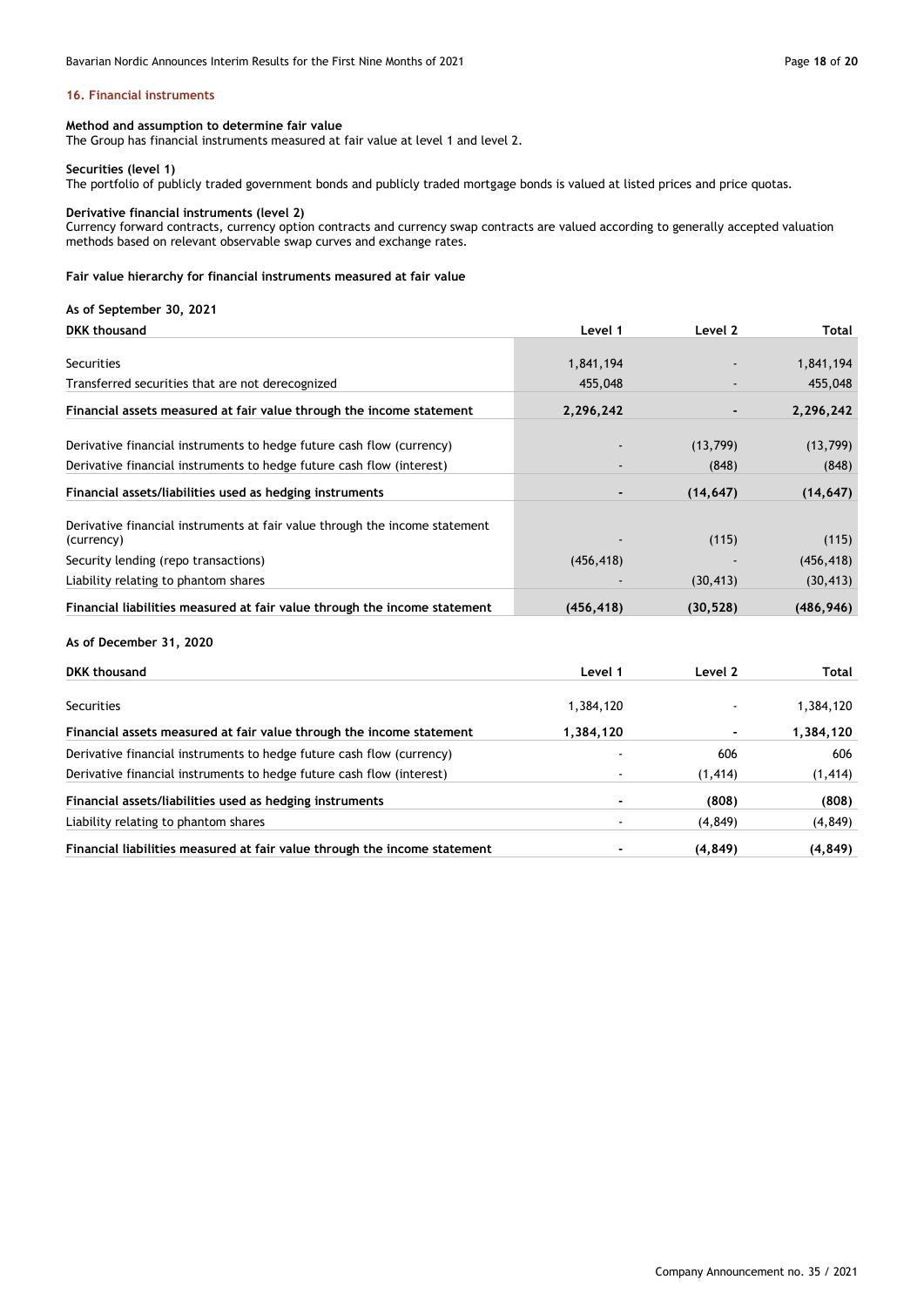# <span id="page-18-0"></span>**17. Warrants**

# **Outstanding warrants as of September 30, 2021**

|                                                                     | Outstanding<br>as of<br>January 1 | <b>Addition</b><br>during the<br>period | Warrants<br>exercised |                         | Annulled Terminated | Trans-<br>ferred | Outstanding<br>as of<br>September<br>30 |
|---------------------------------------------------------------------|-----------------------------------|-----------------------------------------|-----------------------|-------------------------|---------------------|------------------|-----------------------------------------|
| Corporate Management                                                | 439,402                           | $\blacksquare$                          |                       |                         |                     | $\blacksquare$   | 439,402                                 |
| Other Executive Management                                          | 723,326                           | $\sim$                                  | (31,709)              |                         | $\sim$              | (215, 328)       | 476,289                                 |
| Other employees                                                     | 2,062,360                         | ٠                                       | (307, 240)            | (176, 183)              | $\sim$              | (44, 479)        | 1,534,458                               |
| Resigned employees                                                  | 167,901                           | $\sim$                                  | (126, 056)            |                         | $\sim$              | 259,807          | 301,652                                 |
| Total                                                               | 3,392,989                         | $\blacksquare$                          |                       | $(465,005)$ $(176,183)$ |                     | $\blacksquare$   | 2,751,801                               |
| Weighted average exercise price                                     | 188                               |                                         | 217                   | 192                     |                     |                  | 184                                     |
| Weighted average share price at exercise                            |                                   |                                         | 329                   |                         |                     |                  |                                         |
| Numbers of warrants which can be exercised as of September 30, 2021 |                                   |                                         |                       |                         |                     |                  | 347,140                                 |
|                                                                     |                                   |                                         |                       |                         |                     |                  | $- - -$                                 |

at a weighted average exercise price of DKK 238

The total recognized cost of the warrant programs was DKK 22.8 million in the first nine months of 2021 (DKK 15.9 million).

# **Specification of parameters for Black-Scholes model**

|                                           | speem reactors or parameters for black senoles model. |          |          |          |          |          |            |  |  |
|-------------------------------------------|-------------------------------------------------------|----------|----------|----------|----------|----------|------------|--|--|
|                                           | <b>Dec</b>                                            | Jul      | Nov      | Nov      | Nov      | Jan      | <b>Nov</b> |  |  |
| <b>DKK</b>                                | 2016                                                  | 2017     | 2017     | 2018     | 2019     | 2020     | 2020       |  |  |
|                                           |                                                       |          |          |          |          |          |            |  |  |
| Average share price                       | 222.50                                                | 383.50   | 259.50   | 159.00   | 154.05   | 171.20   | 179.84     |  |  |
| Average exercise price at grant           | 260.20                                                | 430.40   | 303.00   | 179.60   | 185.40   | 197.00   | 206.82     |  |  |
| Average exercise price determined at date |                                                       |          |          |          |          |          |            |  |  |
| of rights issue March 30, 2020 (DKK)      | 205.80                                                | 340.40   | 239.60   | 142.00   | 146.60   | 155.80   |            |  |  |
| Applied volatility rate                   | 44.6%                                                 | 44.1%    | 52.4%    | 53.3%    | 52.2%    | 53.0%    | 39.8%      |  |  |
| Expected life (years)                     | 3.0                                                   | 3.0      | 3.0      | 3.0      | 3.0      | 3.0      | 3.0        |  |  |
| Expected dividend per share               | $\blacksquare$                                        |          |          |          |          |          |            |  |  |
| Risk-free interest rate p.a.              | $-0.48%$                                              | $-0.46%$ | $-0.55%$ | $-0.43%$ | $-0.69%$ | $-0.65%$ | $-0.66%$   |  |  |
| Fair value at grant <sup>1)</sup>         | 54                                                    | 98       | 80       | 52       | 45       | 53       | 41         |  |  |
|                                           |                                                       |          |          |          |          |          |            |  |  |

The applied volatility is based on the historical volatility of the Bavarian Nordic share, except for November 2020 program where the volatility is based on the volatility for a peer group.

<span id="page-18-1"></span><sup>1)</sup> Fair value of each warrant applying the Black-Scholes model

### **18. Significant changes in contingent liabilities and other contractual obligations**

<span id="page-18-2"></span>No significant changes in contingent liabilities and other contractual obligations have occurred since December 31, 2020.

<span id="page-18-3"></span>**19. Significant events after the balance sheet date** 

# **20. Approval of the unaudited condensed consolidated interim financial statements**

The unaudited condensed consolidated interim financial statements were approved by the board of directors and corporate management and authorized for issue on November 12, 2021.